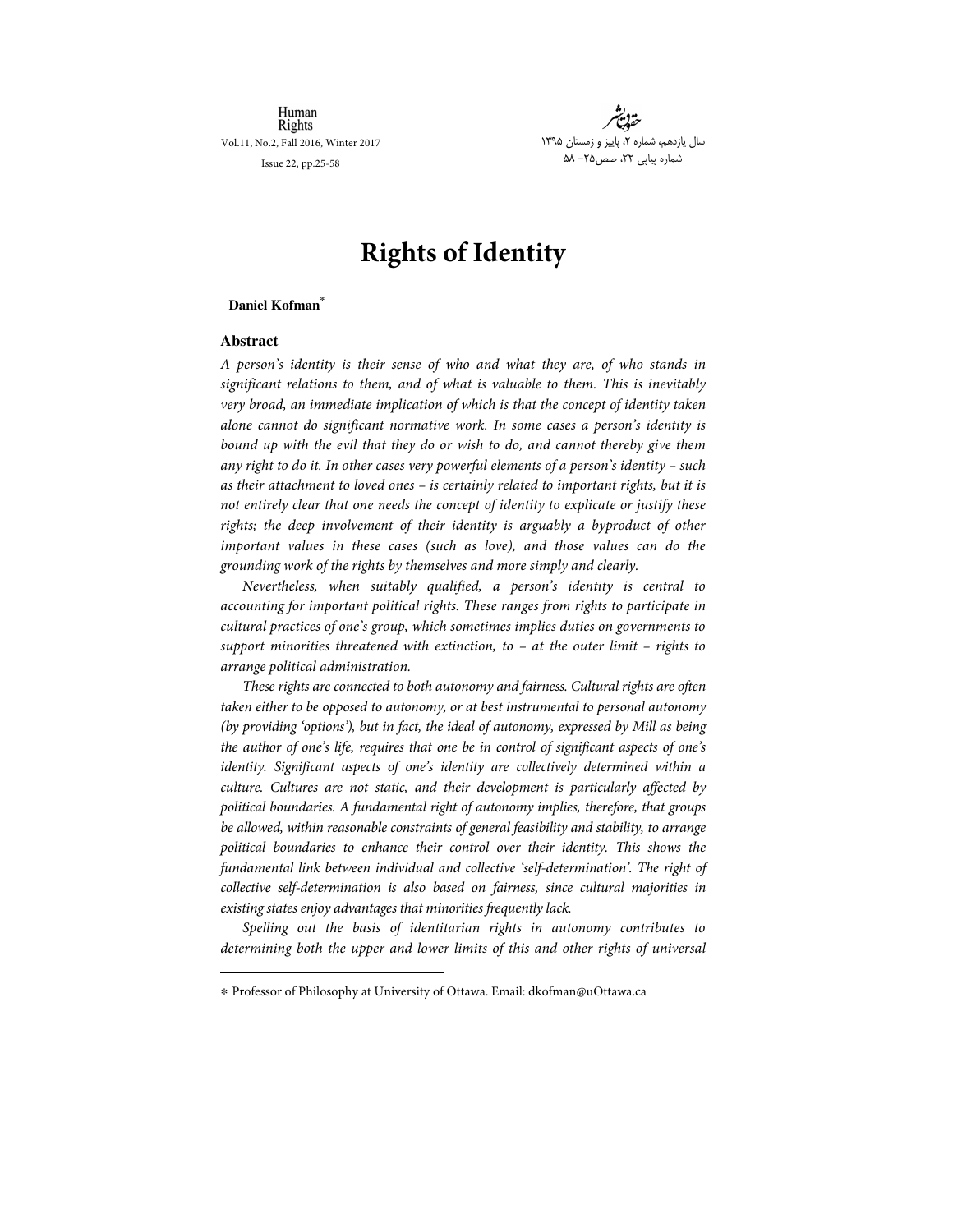l

scope. First, it is important to distinguish between two senses of 'human right'. The first sense is a right that a person has simply in virtue of being a person, or simply by being a human being. A second sense is a right of cosmopolitan scope. Every right in the first sense is a right in the second sense but not vice versa. That is, every right that people have merely in virtue of being people is a right that everyone has. But not every right that everyone has (and should have) is a right that they have merely in virtue of being a human or a person. Some rights that everyone has or should have today people could not have had in the past because institutional, economic, technological or other prerequisites were lacking. Some that everyone has today they may not have in the future because other values will have superseded them in a different institutional, economic, or technological setting.

A person's identity is their sense of who and what they are, of who stands in significant relations to them and of what is valuable to them.<sup>1</sup> This is inevitably very broad, from which feature seem to follow two consequences that appear inconsistent with one another:  $(1)$  identity is so important that it must have significant normative political implications, and (2) (it is so broad that) taken alone it can scarcely have any normative implications at all, whereas if taken together with considerations that can ground determinate normative duties those considerations are sufficient to do the justificatory work by themselves. Much political debate seems to gravitate like iron filings around these two poles, with some writers inclining to treat identitarian claims as near-automatic trumps against general policies, while others regard them with general scepticism or utter disdain. One of the keys to exploring a possible reconciliation between these two extreme attitudes is to examine how the autonomy of individuals interacts with collective identities. It will be argued that while identitarian claims generally are of course not trumps, the relation between state institutions as complex power and symbol "containers" and national groups as "encompassing" social entities is such as to justify important rights of self-determination for national or ethnic identities. These in turn, because grounded ultimately in autonomy, are constrained by and integrated into a larger system of human rights.

To repeat, the two polar consequences identified above appear to derive from the broadness of the scope of a person's social identity. The first consequence views aspects of identity as fundamental needs. The

<sup>1.</sup> See: Erik Erikson, 1959: 48-50. These three encompass but also go beyond and categorise differently the two essential elements of developmental psychologist Erik Erikson's account of identity: competence in productive social and personal relations, and integrity within a sensible world of meaning.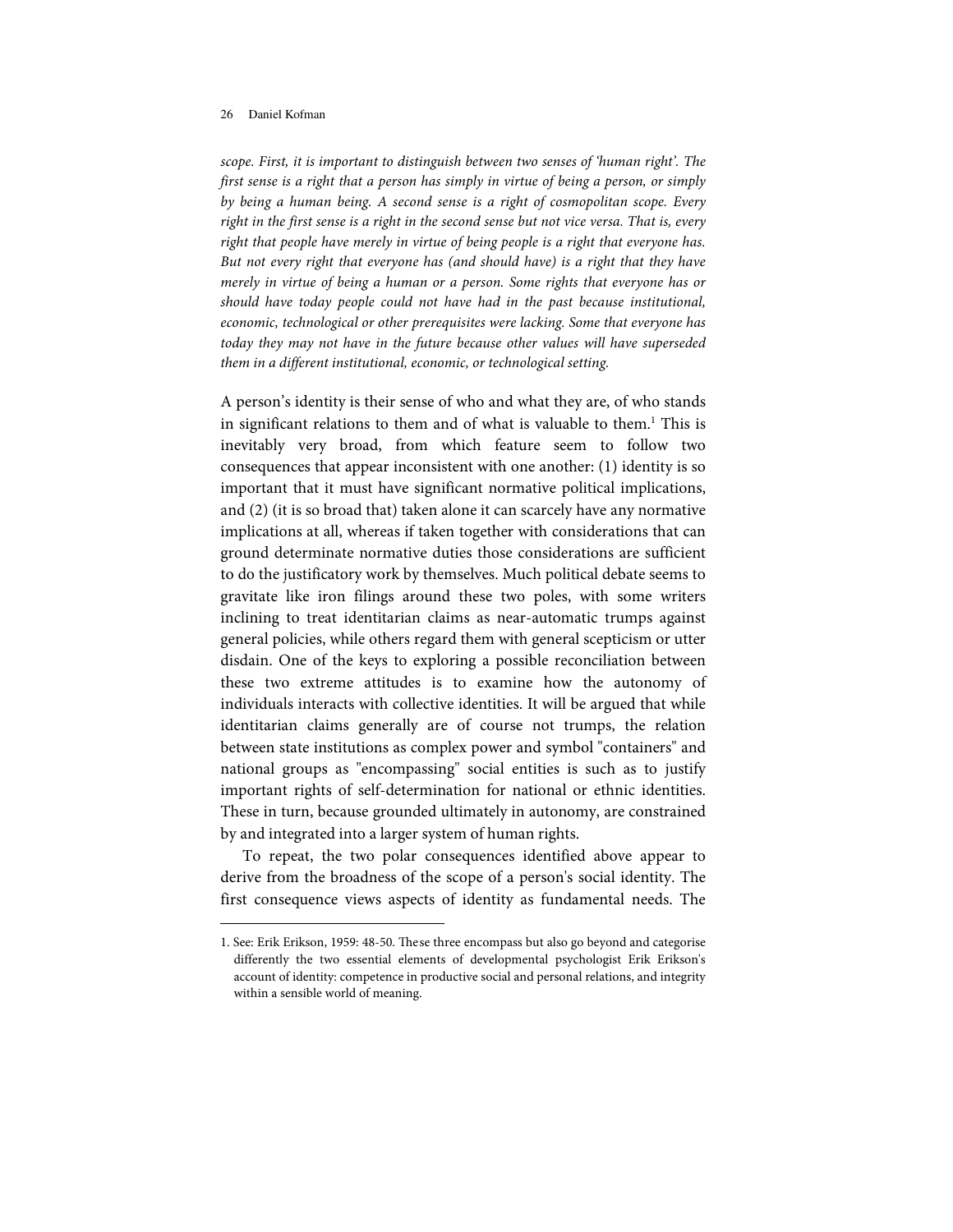political argument then proceeds as follows. The basic claim is that it is a requirement of psychological well-being that one be in a certain state with respect to one's identity, say, that one be comfortable with not ashamed of it, perhaps take a certain pride in it. It is then taken as a reasonable major premise that political and social institutions ought to be arranged so that they tend to secure important aspects of humans' well-being, and it follows that all else equal these institutions ought to be arranged so as to tend to secure the psychological requisites of human identities.

The second consequence, the skeptical stance, can be interpreted more moderately as a constraining factor on the first. It stems from the consideration that if identity is so broad then it will, first, be constantly in flux, which could cast doubt on whether political and social arrangements could do much for it, and secondly, be such that virtually any thought, action, or relation that people have, including whatever evil they do, can partly constitute their identity, and surely they do not thereby automatically acquire rights to these. If the identity of Adolf Hitler and his followers is intimately bound up with his wish to incinerate Jews and Gypsies, the appropriate response is: "Change your identity or we'll change it for you". Obviously in a socially interrelated world one person's or group's identity affects others', and this is true for at least two reasons: First, the affirmation of one identity changes the social and physical world in which others can affirm their identities, sometimes altering the distribution of resources and institutional arrangements in which those identities can be affirmed, and second because, as much recent anthropology has explored, groups define their identities often as much in relation and contradistinction to others as on the basis of some positive social or cultural core.

This last point requires some elaboration, as the anti-identitarian camp might be too prone to dismiss such negative identifications as frivolous or even pathological. In what might be called the period of classical anthropology from the early to mid-twentieth century, social and cultural groups tended to be studied in isolation from one another and as having largely static as opposed to dynamic essences. Perhaps the largest watershed in the history of anthropology has been the shift away from this earlier conception of groups as 'natural kinds', to one in which they are regarded as typically in flux and in an interactive field with other groups from which they distinguish themselves. A cornerstone in this turning point has been the 1960s work of Frederik Barth. In a number of seminal pieces Barth argued that ethnic groups often have permeable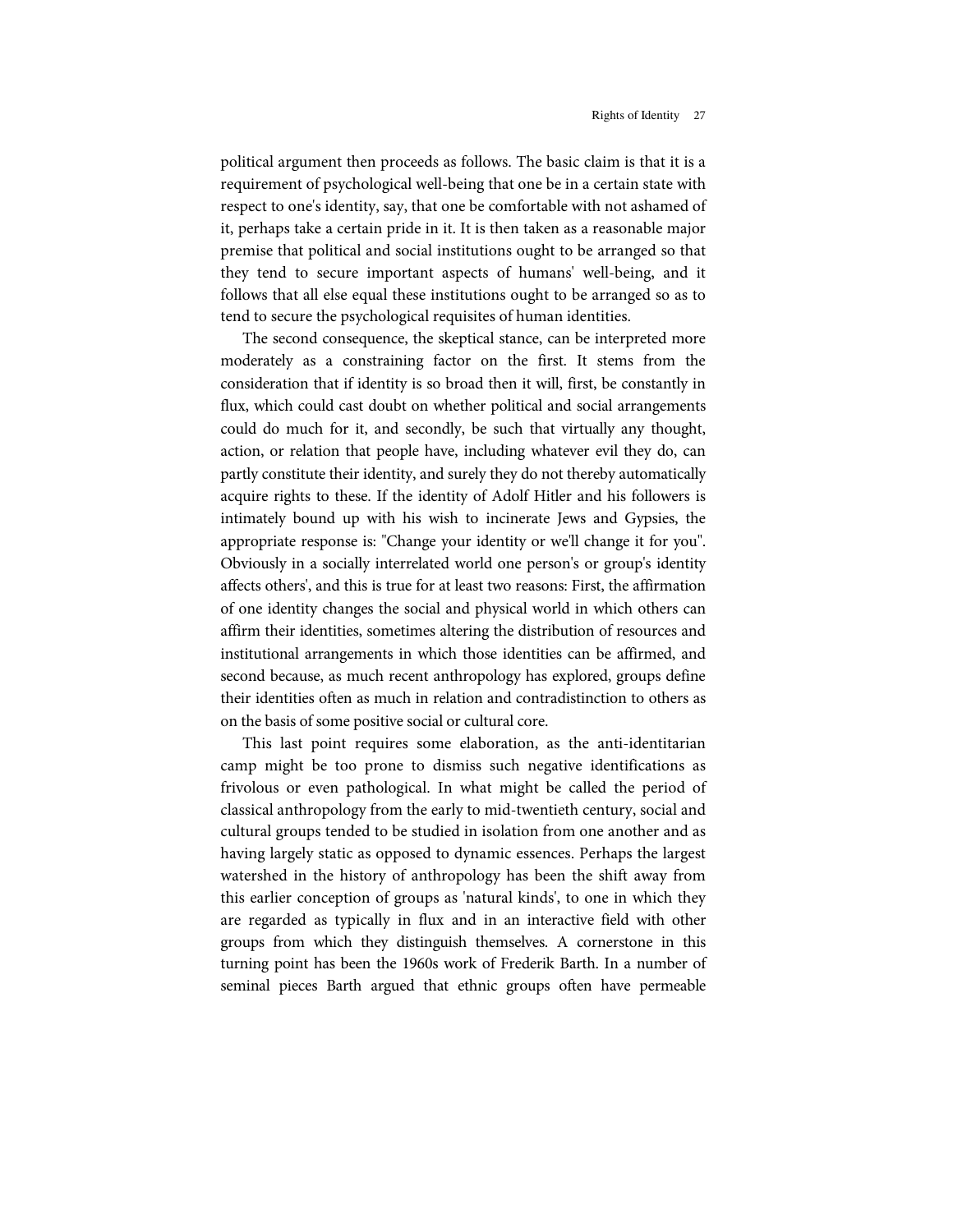l

boundaries across which people pass while the boundaries of identity remain. Moreover, the role of cultural content in maintaining identity frequently seems secondary to the resolve of members to continually reconstitute anew their distinctiveness via diacritica - symbols which mark them off from others.<sup>1</sup> Barth's principal claim is that while ethnic categories take cultural differences into account, there is "no simple oneto-one relationship between ethnic units and cultural similarities and differences." (Barth, 1969: 14) "The features that are taken into account are not the sum of 'objective' differences, but only those which the actors themselves regard as significant." (Barth, 1969: 9-38)

Barth's precocious (1968) 'post-modernist'-sounding emphasis on the construction of identity at boundaries, rather than in a common culture among the members, has been criticised as exaggerated, but nevertheless seems to hold an important kernel of truth. While cultural differentiation may vary in degrees from one's neighbour, the will to be distinguished and to continue a separate identity with its own history often appears independent and even primary. A good example of such boundary marking via diacritica is the emphasis that English Canadians place on their medicare system as an identity-marker distinguishing them from the United States: the less that culturally distinguishes one nation from another, the more salient other differences are made to become. Black American identity, to cite another example, has relied on a continual reinventing of itself, including in the very shift in self-description to Afro-American. Whatever the normative implications, we see that at least at the explanatory level it is necessary to grasp the extent to which ethnic or cultural groups are both in flux and self-defining in an interactive field with others. (Michael Carrithers, 1992)

Once this point is accepted, one can also see why the institutionalisation of a group's practices, and the elaboration and recognition of symbolic representations of the group are critical to its members' identifications with them. This will require further examination below, but first it is necessary to make one further observation about the skeptical consequence of the broadness of identity. We said that the affirmation of one identity can affect the identity of other people in at least

<sup>1.</sup> The seminal statement of Barth is his 'Introduction' to F. Barth,1969:9-38. Contemporary anthropologists of identity speak casually of the "pre-Barthian" and "post-Barthian" anthropology (much as philosophers of science mark time by Kuhn's work); Anglophone philosophers seem unfamiliar with contemporary anthropologists other than Geertz.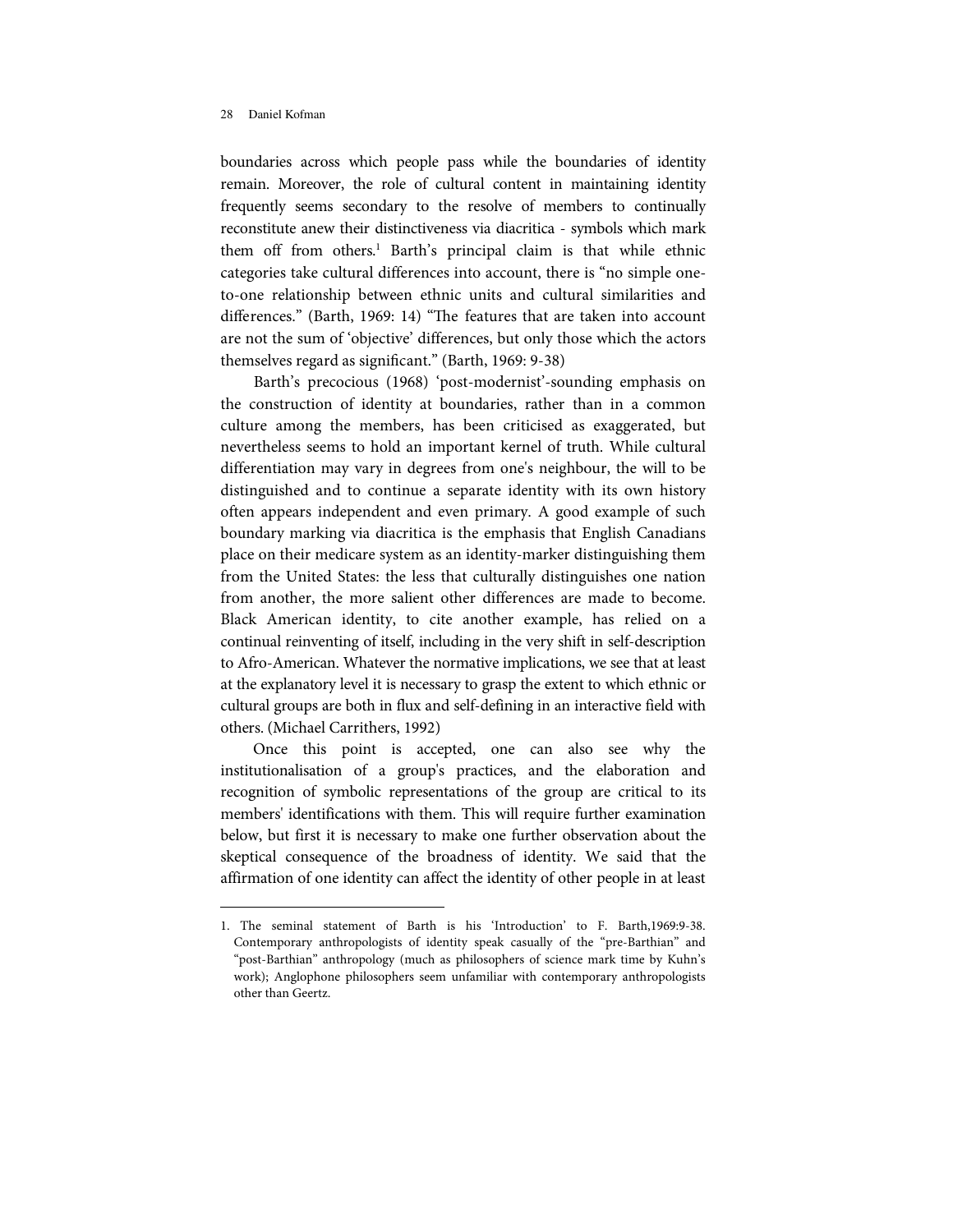two ways. But these are not the only reasons to hold that identities are not trumps. Even when the affirmations of identities are not harmful to the identities of others per se, they can still be incompatible with the requirements of justice. Suppose, for instance, that the identities of white South Africans were inextricably bound up with their dominant place in the apartheid system. Now one might object along lines indicated earlier that this will have a negative effect on the identities of South African blacks. But suppose that black South Africans somehow accepted their inferior place as well. One would still want to hold that the resultant unequal distribution of power, prestige, and privilege was unjust, and that the identifications of the groups with their respective places in the system was not a sufficient reason to set aside the demands of justice. Of course one could argue as well that the acceptance of such an inferior identity by blacks would in any case not positively contribute to their psychological well-being; the distortions of identity described by writers of the anti-colonialist movement such as Frantz Fanon illustrate well the negative psychological effects of inequalities of pow er. But first, these negative effects are themselves a consequence of the fact that the inequalities are unjust, and secondly, whatever the psychological effects of the entrenched unequal distributions of power, the injustice of the distributions constitutes a reason to end the system quite independently of the psychological implications.

For the rest of this paper, then, I wish to focus on one sort of identity, that of ethnic and national groups, and to address the question of the relation between this sort of identity and human rights. This question is important not only because demands of rights of self-determination have had tremendous political significance in the past century, but because they have also formed the basis of claims that rights of universal scope must be severely limited so as not to violate the rights of selfdetermination, that is, so as not to impose the standards of one culture, "the West", on cultures having other, less individualist, standards.

Before examining this question we require a preliminary distinction. First, it is important to distinguish between two senses of 'human right'. The first sense is a right that a person has simply in virtue of being a person, or simply by being a human being. (These are not quite the same; a human being can have a right not to be tortured irrespective of whether the human being is a person in a philosophico-technical sense.) A second sense is a right of cosmopolitan scope. Every right in the first sense is a right in the second sense but not vice versa. That is, every right that people have merely in virtue of being people is a right that everyone has.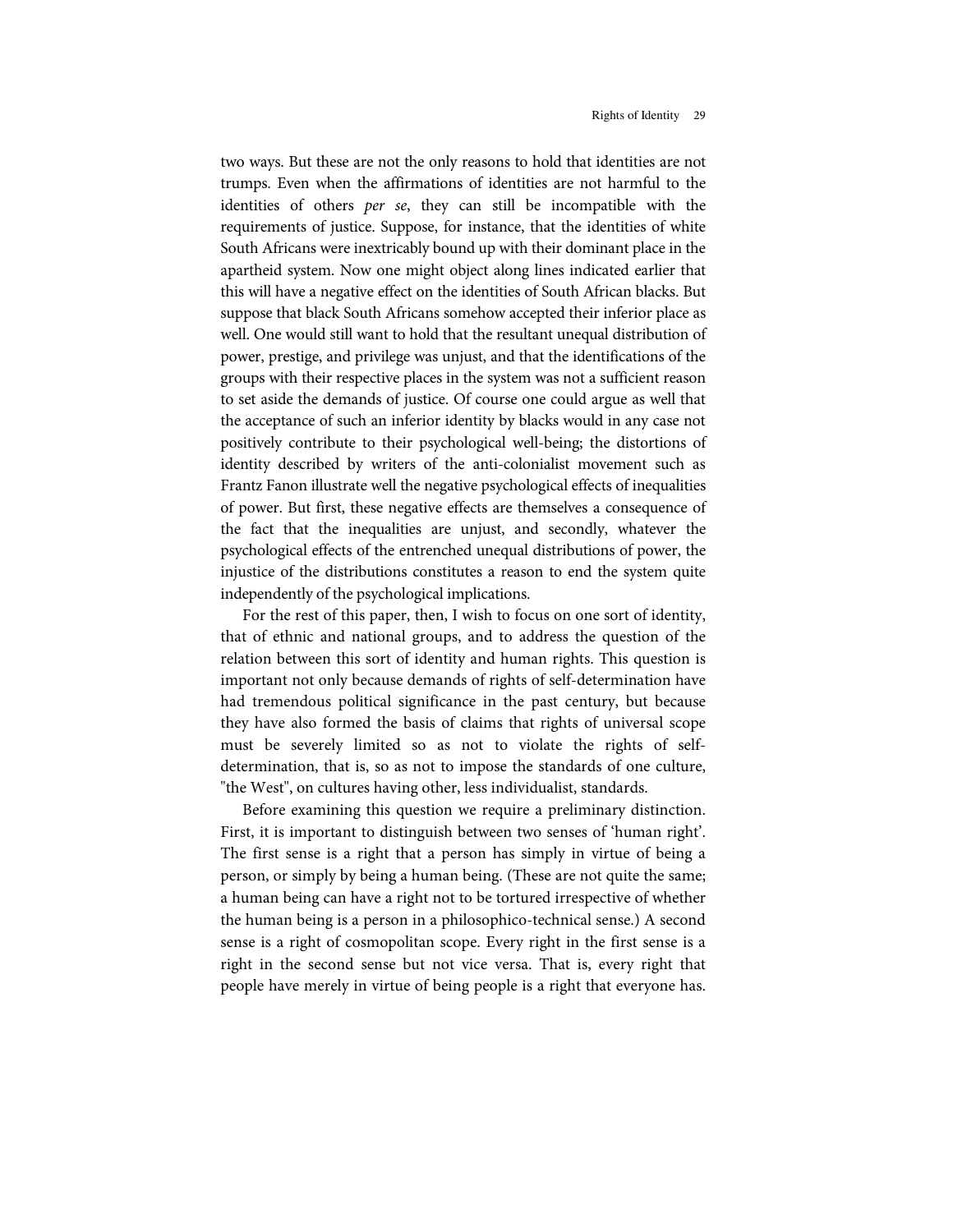But not every right that everyone has (and should have) is a right that they have merely in virtue of being a human or a person. Some rights that everyone has or should have today people could not have had in the past because institutional, economic, technological or other prerequisites were lacking. Some that everyone has today they may not have in the future because other values will have superseded them in a different institutional, economic, or technological setting.

Rights of political self-determination should be regarded as rights of universal scope, therefore as rights in the second sense, but at least some components cannot be regarded as rights in the first sense. Both the pro tanto duties to respect existing political boundaries, and culture-based rights to rearrange political boundaries, are too dependent on the historically contingent existence of a sovereign state system to be fundamental human rights of the first type. Nevertheless, these rights can now be regarded as universal rights in that the means to make them available coupled with the moral considerations to do so are both universally present for the time being. I think the case can also be made, however, that the rights to participate in, preserve, and develop unhindered one's cultural identity is rooted at least in part in the right of personal autonomy, and that some of the limits to this right are derivable from the same basis. Claims to protect cultures that impede the individual autonomy of their members are contradicted by the justification of these claims as rights of self-determination.

## **Identity-based rights of self-determination**

Let us turn to the right of self-determination and see how it has been defended. A judicious and influential account has been put forward by Joseph Raz and Avishai Margalit (R&M). These writers argue that encompassing groups, defined as non-face-to-face communities sharing a pervasive culture, that is, a many-leveled interlocking set of practices, values, and styles, which are constitutive of their members' identities, have special interests in independent statehood. Since the members' identities are bound up with the welfare of the group, independence might be necessary to ensure the members' sense of self-respect.

I regard the view of these writers as compelling, but the role of autonomy in national self-determination tends not to be given either sufficient weight or scope. Advocates of a nationally restricted right of self-determination tend to see the value of belonging to a national (or encompassing) group as stemming from its non-voluntarist criteria of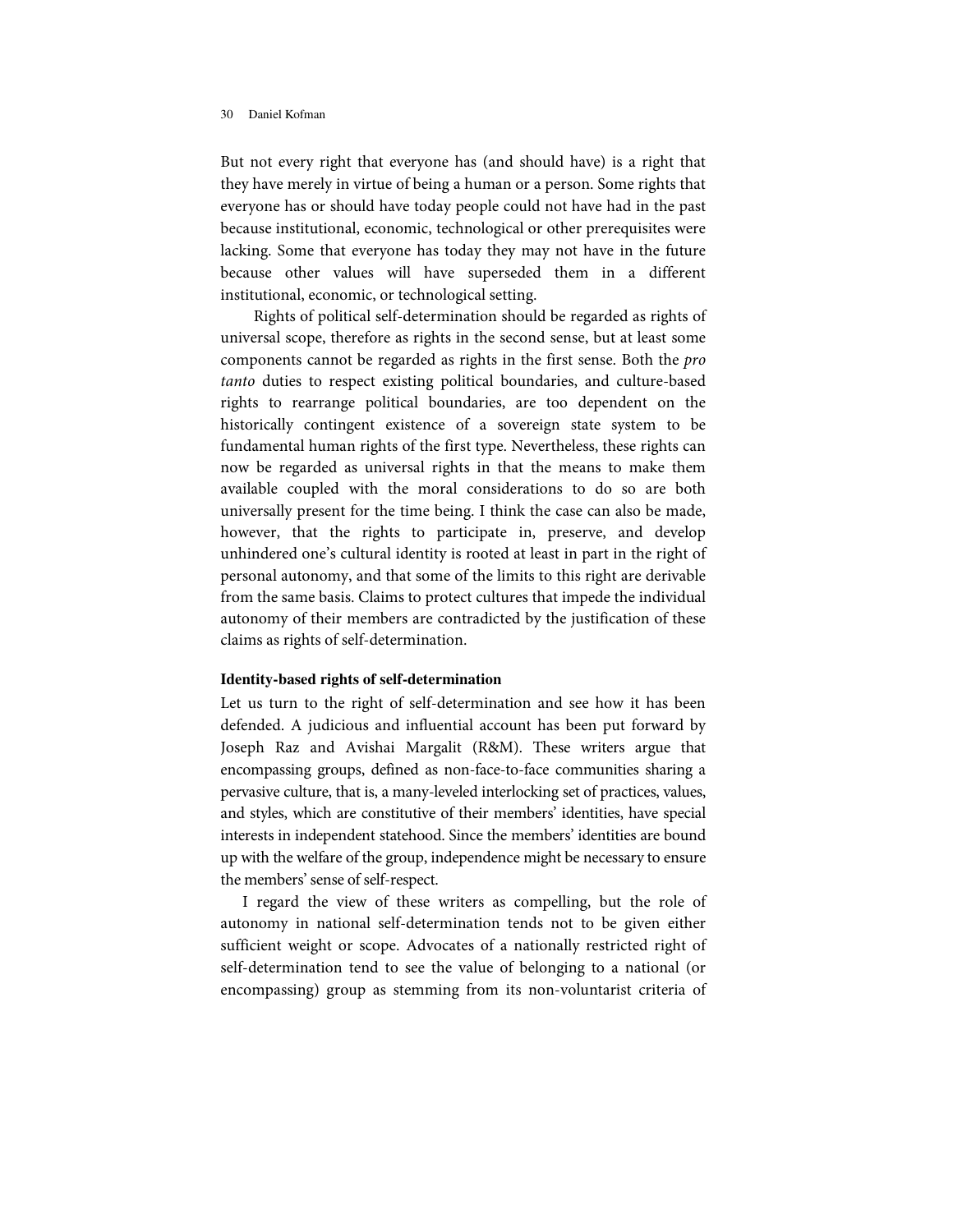membership. Precisely because membership is not based on achievement, it has value: it provides a secure sense of home and community in a world w here so much else depends on merit and achievement. (Raz and Margalit, 1995: 140) So why line up state borders with borders of the national group? The answer of these writers is that, given the nature of national or encompassing groups, the self-respect and dignity of the members depends on the welfare of the group, and that independent statehood might be necessary to guarantee this self-respect.

But why should it be up to a group whether it should have independence or not? If a certain privation is a necessary condition for a right of self-determination, then this perhaps should be a question for some international legal body to decide. The reply of Raz and Margalit sounds wholly practical:

> members of a group are best placed to judge whether their group's prosperity will be jeopardized if it does not enjoy political independence.... Given the importance of their prosperity and self-respect to the well-being of their members, it seems reasonable to entrust their members with the right to determine whether the groups should be self-governing.... Unfortunately, there simply does not exist any international machinery of enforcement that can be relied upon in preference to the right of self-determination as the right of self-help, nor is there any prospect of one coming into existence in the near future. (Raz and Margalit, 1995: 141-2)

There are four problematic features of this approach: (1) It appears to take the identity of the national or encompassing group as a given. (2) It gives ultimate justificatory weight to self-respect and dignity as aspects of well-being, thereby sidelining autonomy. (3) It views the plebiscite as an expedient justified by group members being the best placed to judge whether their self-respect is jeopardized by lack of independence.<sup>1</sup> (4) The view cannot be institutionalised, since it would allow members to abuse their privilege by claiming they require sovereignty for their self-respect when they perhaps desire sovereignty for other reasons.

l

<sup>1.</sup> This argument is reminiscent of Mill's utilitarian defense of non-interference: "the strongest of all the arguments" against interference "with purely personal conduct is that, when it does interfere, the odds are that it interferes wrongly, and in the wrong place." In other words, people know best what is good for themselves. This is an epistemic argument, distinguishable from the view that people have a fundamental right to decide what is best for themselves, whether they err or not.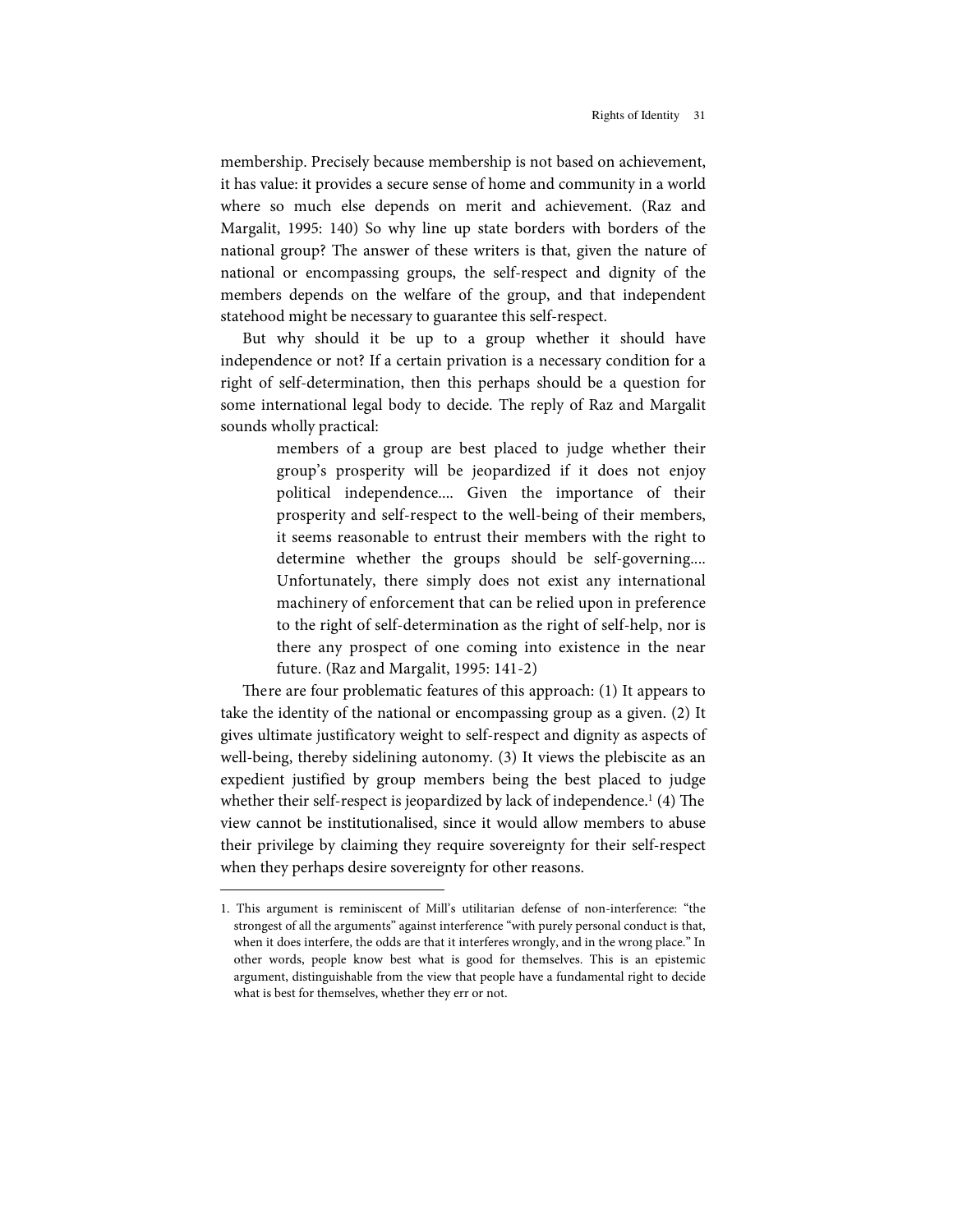The first three of these features, I would like to argue, are problematic in that they give insufficient place to autonomy. We can take the first two together. The identity of a minority group, at least sometimes - Quebecers, the Basques, the Scots - and arguably in the typical case, is in flux. Contemporary discussions tend to construe actual or proposed plebiscites merely as polls of group members bearing an already fixed and static identity on whether they prefer independence (or whether they can acquire more respect through independence, and so forth). While an aspect of identity can indeed be regarded as fixed, and as common to preand post-independence, referenda are often gauges of a changing identity, not political surveys of people with a constant identity. They are often, as well, exercises in forging identity, and passages to independence are radical transformations of identity.

Thus, when a referendum is held on territory X to secede from territory Y, the Xs are also citizens of Y, and might have tended to regard themselves as Ys as well as Xs. An inescapable part of the meaning of an independence referendum is: Do you want to be exclusive Xs or do you want to continue to be Ys or XYs (or YXs, for those who attribute significance to the order). A referendum is thus often as not an exercise in choosing one's identity. The choice, however, is not made in a vacuum or from an infinite range, but is generally between two or possibly three alternatives that have themselves been fixed by historical development and political possibility.

This first critical point entails the second: that it is not just a contingent fact or pragmatic misfortune that no external agent is able to judge whether a group requires independence; rather, the group, in deliberating over its political status, is deliberating over its identity. In principle, not just practice, no other agent could do the same.

The third problematic feature is the weight given to respect and dignity as opposed to self-governance, the justification in turn of which reposes on individual autonomy. Some national theorists reject self-governing autonomy as a ground because they accept, with liberal anti-secessionists, the argument that one cannot get from the principle of self-governance to a state bounded by a national group's territory. All self-governance can justify, on this liberal argument, is the right of everyone, including minorities, to equal participation in government; it in no way justifies secession or independence, except, again, on strongly remedial grounds, that is, w hen the group is blocked from participating in government. So these nationalist theorists, accepting this argument, add an independent one from dignity and respect to justify self-determination.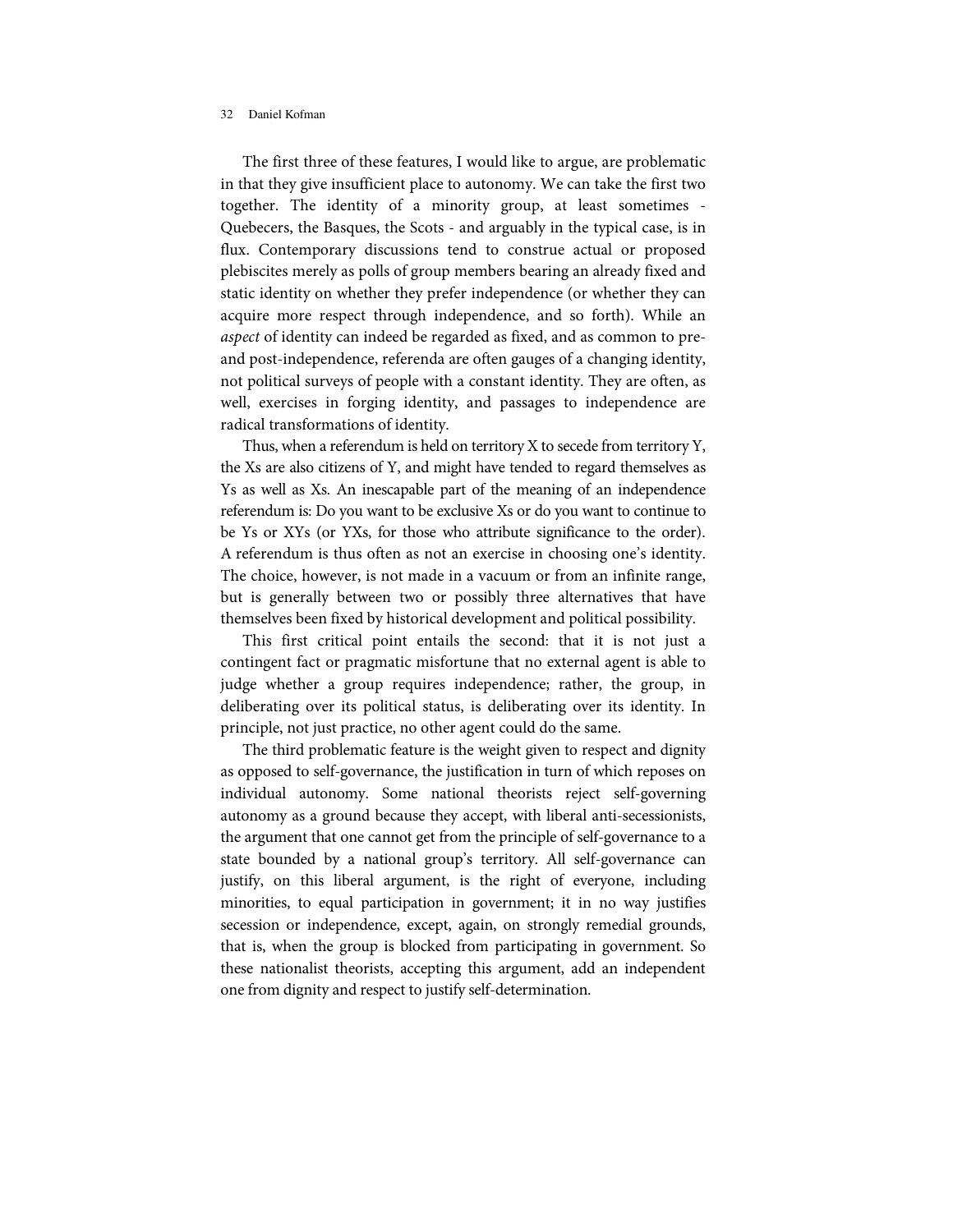In fact, I shall argue that self-governance and autonomy do ground a right of self-determination for territorial groups with historical-cultural identities, that is, for national groups. Current defenders of nationalist self-determination recognize the need to limit the right to the most plausible candidates, so that it can operate as a claim-right in a climate of minimal stability. But in praising the non-voluntarist aspect of national identity they neglect the way autonomy plays an explanatory role in accounting for the value of a collective choice before independence, and national self-rule after independence. They thus overlook the justificatory role that autonomy plays in a right of self-determination.

Having a right of choice about statehood, and in a different way independence itself, provide members of a national group control over vital aspects of their identity. To see more clearly why this is so, and to show why this is particularly the case for national groups, it is necessary to say something about the nature of states and of national groups.

# **Sovereign Statehood**

Descriptions of sovereign statehood in both international law and the social sciences tend to focus on power. International jurists describe it as "the most extensive form of jurisdiction under international law . In general terms, it denotes full and unchallengeable power over a piece of territory and all the persons from time to time therein." (Dixon, 1996:137) Brownlie calls it "a jurisdiction, *prima facie* exclusive, over a territory and the permanent population living there. (Brownlie, 1996: 287)

Sociologists equally focus on power. "Every state is founded on force", quotes Weber approvingly from Trotsky, adding, "If no social institutions existed which knew the use of violence, then the concept of 'state' would be eliminated, and a condition would emerge that could be designated as 'anarchy'." (Weber, 1970: 78) In a famous formulation, Weber defines a state as "a human community that (successfully) claims the *monopoly of* the legitimate use of physical force within a given territory." (Weber, 1970: 78) Many writers follow Weber in focusing on power over a territory. Anthony Giddens elaborates by defining the nation-state as

> a set of institutional forms of governance maintaining an administrative monopoly over a territory with demarcated boundaries, its rule being sanctioned by law and direct control of the means of internal and external violence

or more succinctly "a bounded power-container." (Giddens, 1985: 120) Boundedness, here, along with power, are the defining features. John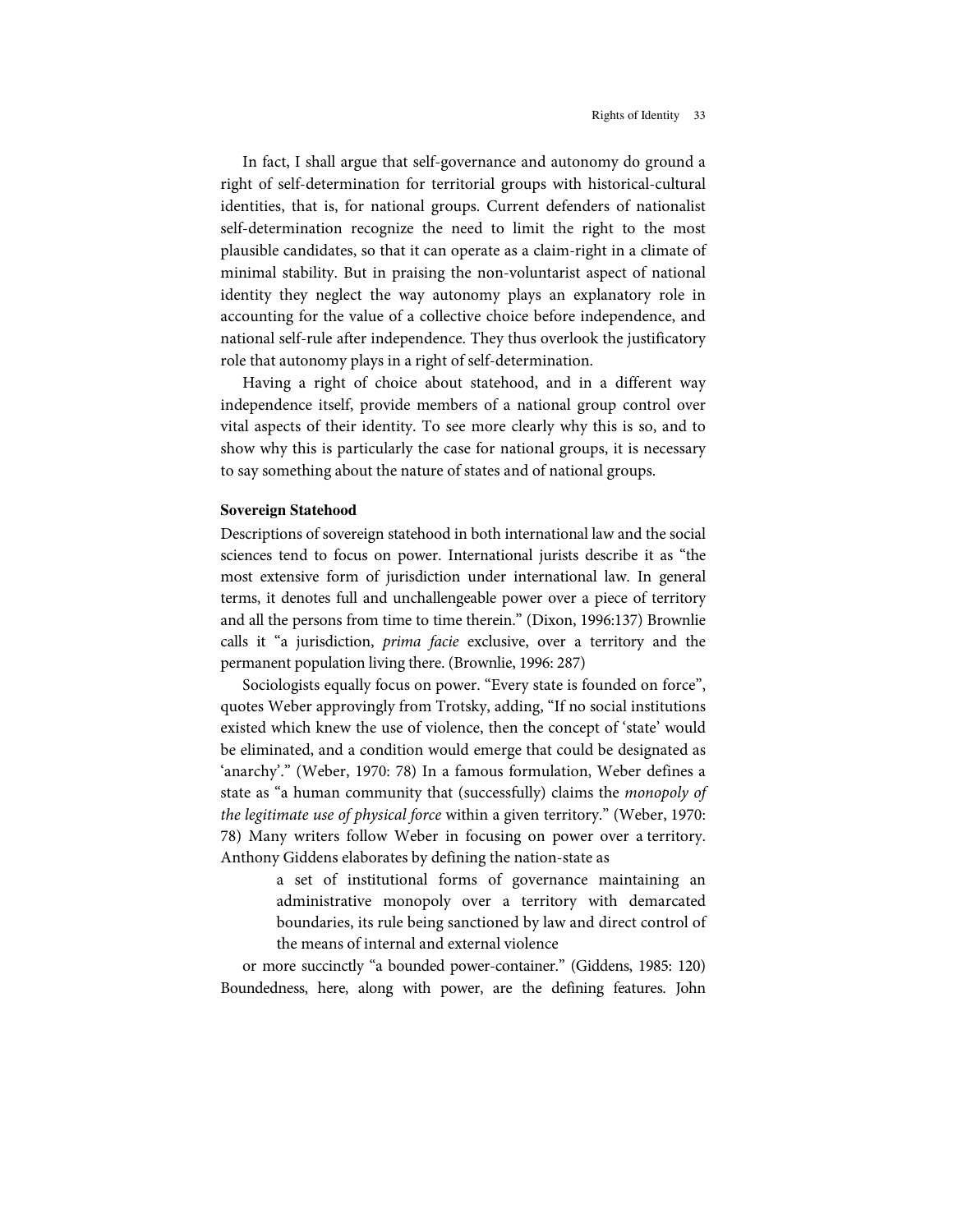l

Breuilly calls the state "the most powerful institution ever invented." (Breuilly, 1983)

Theorists of self-determination have tended, not surprisingly, to see the acquisition of power as providing the value of independent statehood for groups. Putting it this way, however, is somewhat misleading. It is not the acquisition of power as such, but the gaining of control of jurisdictions bounded by the territory of the group, which is significant. A group which has seceded may not necessarily have more power per se - if sense could be made of that notion at all- than it did in the antecedent arrangement when it shared power but over a larger territory and resource base. Quebec, which has supplied the prime ministers of Canada for over 36 of the last 37 years, and a disproportionate number of cabinet ministers and top civil servants throughout the period, would arguably have 'less' power in an independent Quebec; some argue this even in terms of control over Quebec affairs. (Among the many making this claim, Valskakis and Fournier (Valaskakis Fournier, 1995) and Demers (Demers, 1995).) The late Premier Robert Bourrassa frequently argued that in the sovereignty-association arrangement advocated by the Parti Quebecois, in which Quebec would have a common currency with Canada but no representation in the legislative and monetary institutions controlling fiscal policy, a 'sovereign' Quebec would actually relinquish any control over that policy. (The standard retort by sovereignists is that Quebecers in the federal government or Bank of Canada behave as Canadians not as Quebecers). To the extent that sovereignty implies control over affairs affecting the lives of citizens, it has also been argued that some formally sovereign states in the developing world are really only 'quasi-states' lacking real control over internal policy. (Jackson, 1990) What one really means in speaking of the acquisition of power in independence is that a group would have a different kind of power: more exclusive control over a smaller unit bounded by the territory of the group, rather than shared control over a wider unit.

Control over different jurisdictions are of varying importance to different national groups. Control over public education, security, regulation of the media and of the distribution of books, films, and other cultural artifacts would be of obvious interest.<sup>1</sup> While these might have

<sup>1.</sup> Because nations are 'imagined political communities' See: Benedict Anderson, 1983:6, that is, communities held together by beliefs, the media of transmission of these beliefs is therefore crucial for the maintenance of the nation. Means of communication are necessary to make collective imagining possible. See: Miller, 1995: 32.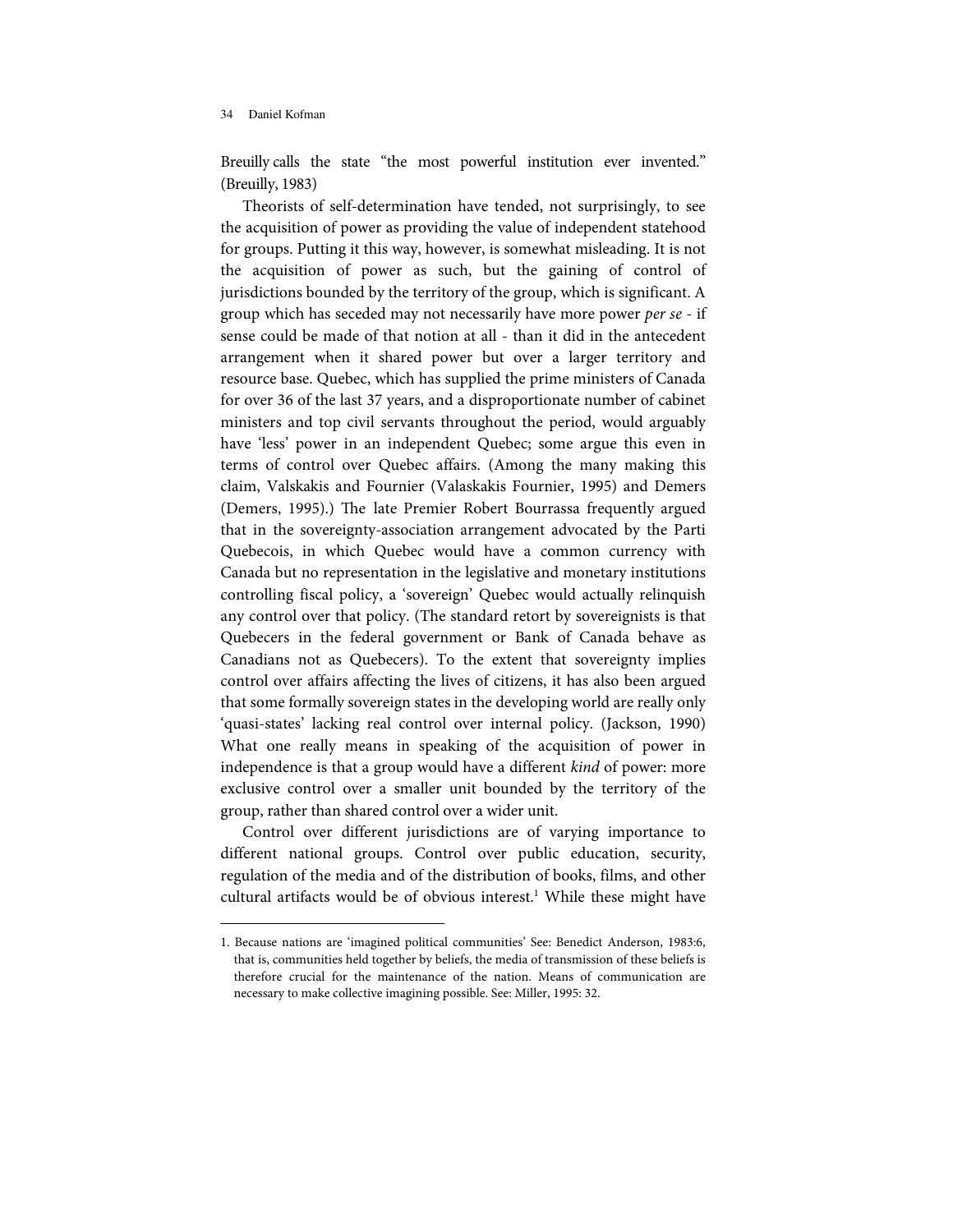particular importance, it is nevertheless difficult to think of a policy area which has no significance for national identity. Criminal and civil law, public construction, roads, rail air and shipping routes, parks, gardens, labour relations, monetary fiscal and national income policies, industrial incentives, gender policy, and so forth, can all be brought into harmony with the values, goals, and customs of the national group, once it possesses the direct governance over these domains that sovereignty affords. Each of these shape the form of life upon w hich identity - the sense people have of who they are and who is significantly related to them, including in the past and future - is based.

These are the advantages of independent statehood related to the acquisition of power most noticed by theorists. There are others, however, often overlooked, which are more symbolic, and in part stem from the sheer clustering of identically bounded jurisdictions. They are often unarticulated goals that play subtle roles in the motivations of secessionary movements; I will call them the binding powers of states.<sup>1</sup>

First, the fact that all the jurisdictions are identically bounded has a natural way of creating a sense of community among those within its borders. This occurs both because of the common structure of state institutions - which have been studied by political integration theorists<sup>2</sup> and by generating a pervasive symbolic representation of nation-state at every level and sphere of society. The common structure creates a common field of meaningful experience, which tends in turn to engender mutual associative sentiments. Thus, a home owner in Halifax, Nova Scotia, can identify with the anxiety of a home owner thousands of miles away in Nanaimo, British Columbia, on hearing that the Bank of Canada has raised its prime interest rate. <sup>3</sup> Such identifications occur in obvious as

l

<sup>1.</sup> I would contend that this is evident in Quebec, where the provincial government already holds most of the relevant jurisdictions, including education, language policy, even immigration, and manpower. To answer the perennial Canadian question, "What does Quebec want?" one must look beyond power and jurisdictions per se.

<sup>2.</sup> Karl Deutsch's theory of 'nation-building' is perhaps the most famous: Nationalism and Social Communication: An Inquiry into the Foundations of Nationality (Cambridge, MA and London: MIT Press, 1953, 1966).

<sup>3.</sup> Marx and Engels famously hoped that a supra-nationalidentity arising from the common experience of class struggle would predominate among proletarians. Instead, what has tended to occur is that the common structure of capitalism is taken for granted by the vast majority of workers, and thus recedes into the background of what seems like a 'natural order', while the policies of particular governments attract attention and sometimes agitation, for or against. A consequence of governments becoming foci of concern is that they also become willy-nilly foci of identity. No doubt part of the reason for this is the massive involvement of governments in the economies of liberal democracies in the past century.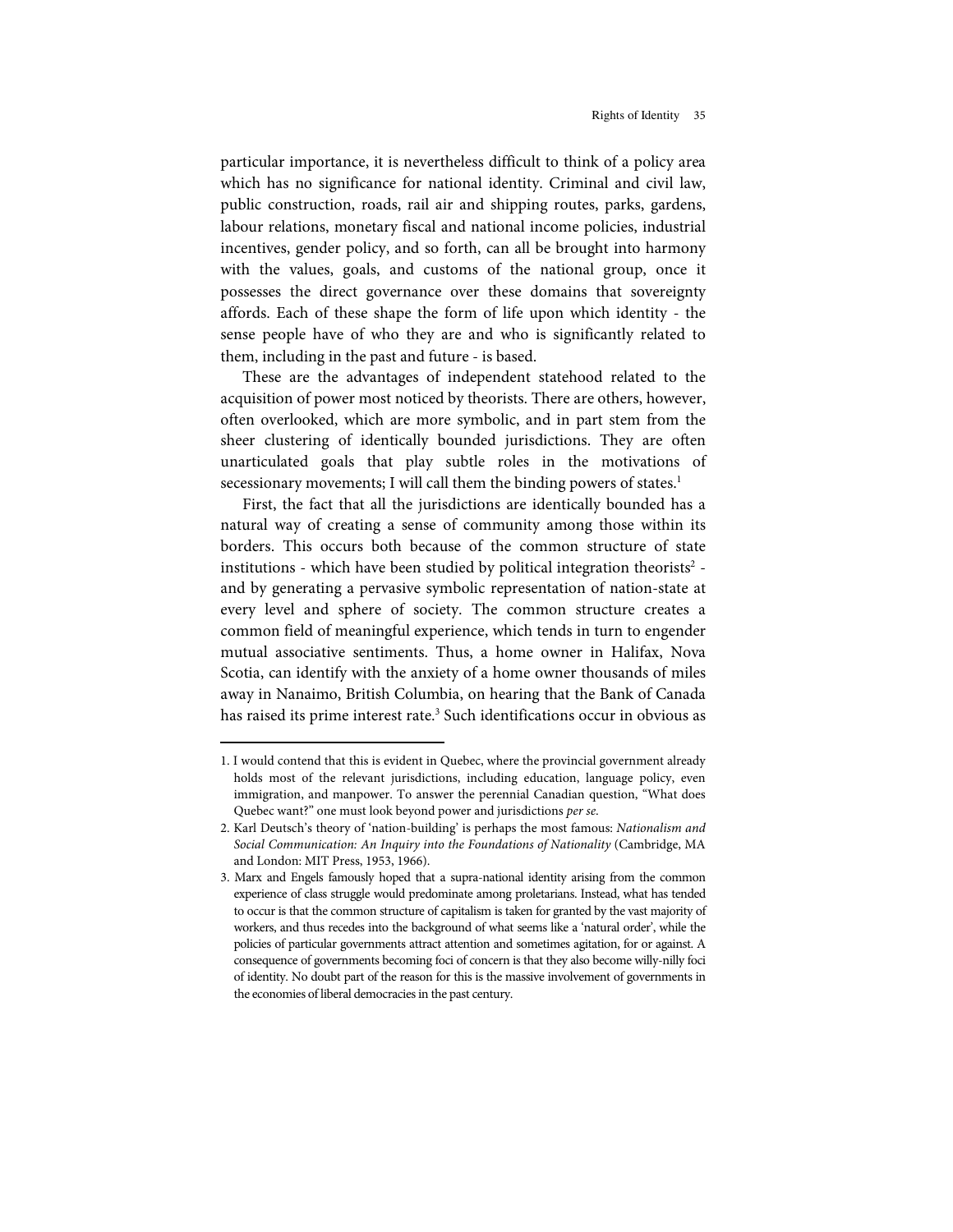j

well as subtle ways in a great variety of instances over the course of a lifetime. At the symbolic level, government services and agencies employ identical national symbols to convey official status or authority. Coins, stamps, and other government tokens similarly bear state symbols, which are either borrowed from the existing national heritage or become part of it after adoption. The range of government bureaucracy, including regulating authorities, nationalised firms and agencies is vast in modern states, encompassing everything from telecommunications and weather bureaus to agricultural boards and trade commissions. The sheer extent of government is such as to have a pervasive influence on the private market; enterprises, even multinationals, scale and conform their operations to 'national' markets and conditions, and similarly adopt national symbols.<sup>1</sup>

Second, along with this symbolic marking of nationhood in the institutional life of the country, there is a 'deictic' representation of the state as community in the daily discourse of newspapers, official government pronouncements and publications, sportscasts, weather broadcasts, and ordinary conversation. Again, fostered by the fact that every jurisdiction is identically bounded, which brings in its wake markets and authorities sharing the same boundaries, deictic uses of 'we', 'us', 'here', 'the' (as in 'the nation', 'the economy', 'the weather') to indicate the nation-state, become natural ways of speaking and thinking. (Harre,1990:106) This reinforces a sense of community where nation and state merge and become identically bounded. This point and the previous together indicate that states might just as aptly be described as bounded symbol containers (altering Giddens' expression). No doubt some of the lure, and value, of self-determination can be found here. Third, the clustering of identically bounded jurisdictions makes possible the control of the flow of goods and people across 'national' borders. The degree to which this reinforces a common identity within borders cannot be overestimated; in quests for national self-determination it connects up with a crucial feature of group identities that anthropologist Frederick Barth has stressed (see below).

<sup>1.</sup> From a hostile 'constructivist' perspective, Michael Billig analyses the daily 'flagging' of nationhood in the institutional life of the country. He wants to draw attention not to flags waved fervently by nationalists regarded as peripheral in liberal states, but to the unw aved flags, those "hanging unobtrusively on government buildings", at service stations, and in sports stadiums which become part of the natural taken-for-granted landscape of nation-states; See: Billig,1995. His attitude toward them notwithstanding, his description of the pervasiveness of these symbols well explains one of the subtle but powerful lures of statehood for national groups.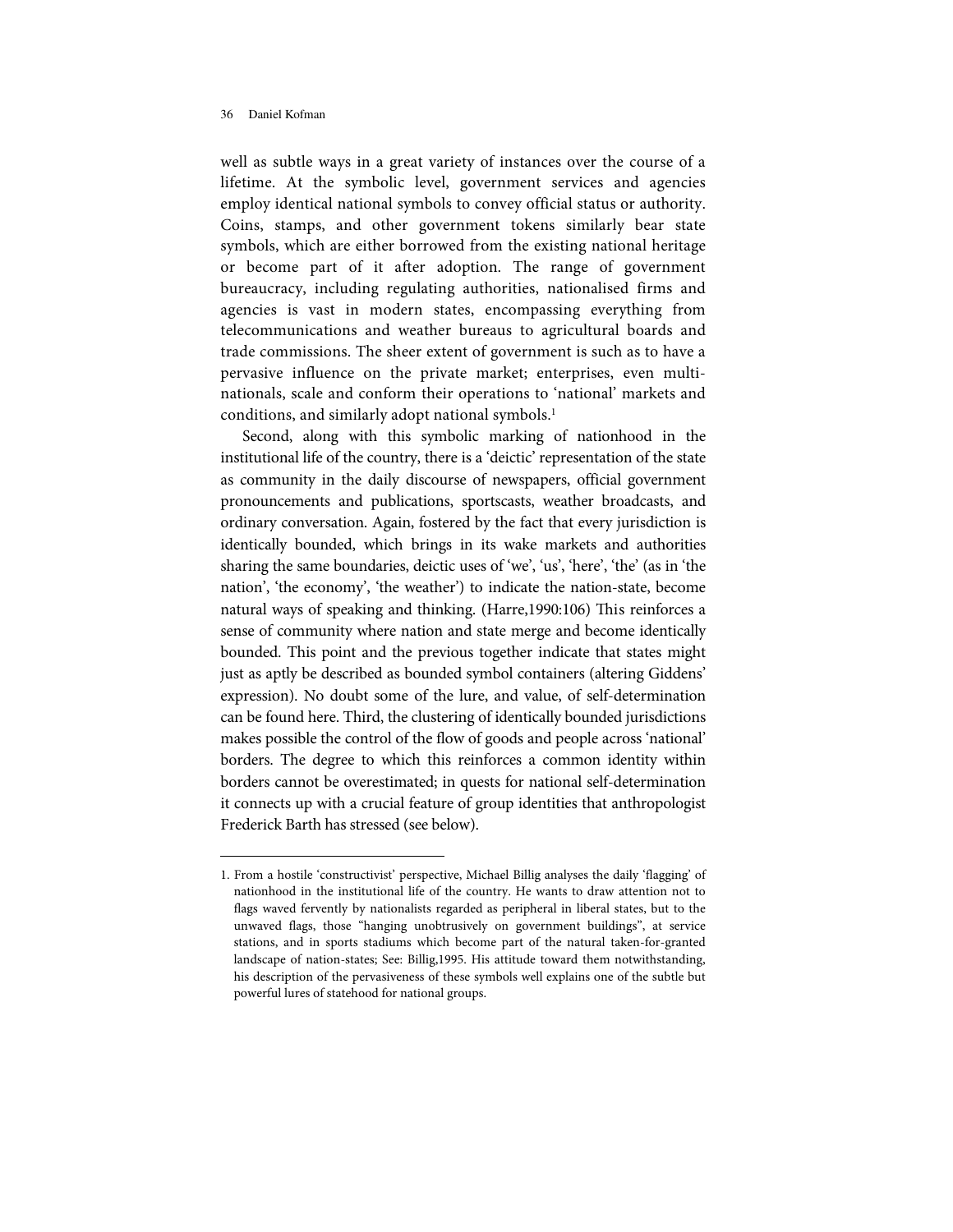Fourth, as states are the most important legal persons in international law and as "bounded power containers" the most important actors, participation in the international arena - through membership in the General Assembly and other international organizations, the exchange of ambassadors, and other recognized codes of international behavior affords the greatest opportunity for achieving recognition and prestige among 'outgroups'. This enhances a sense of identity among 'ingroup' members, by raising their self-esteem, reinforcing their recognition of commonality among themselves, and again making their imagined border between themselves and others more secure.

Fifth, once a stable and protected social and political space in which to express group identity has been secured, innovations henceforth tend automatically to become part of the development of the nation. These can be cultural, technological, scientific, or social, and range from pop music to high culture, from architectural styles to labour organization and industry. They include borrowings from other cultures, but which now take on a different social meaning as they become embedded in a new cultural and institutional structure. <sup>1</sup> Historical-cultural identity groups can thus continue their particular historical narrative in a more relaxed manner, subject of course to the continuing pressures from the international market that all groups face, but against which they may now be better armed.<sup>2</sup> Rather than expend prodigious effort on transmitting their cultures from generation to generation more energy can be directed toward innovation and experimentation, all within an enclosed social space of shared common experience.

It may be worth remarking in this context that no assumption is made here about the degree of continuity versus inventedness much debated by theorists of nationalism. Presumably groups sharing an historical identity and culture both preserve and innovate in varying degrees, whether as minority ethnic groups or majority national groups. (Calhoun, 1997) Similarly, arguments among normative theorists about the degree to which national identities are 'subjective' or 'objective' tend to overlook the ordinary processes by which subjective factors are continually objectified into routinised practices, institutionalized expression and public symbolization.

j

<sup>1.</sup> This is one reason why, pace Waldron, mutual borrowings between cultures do not necessarily imply the emergence of or tendency toward a single cosmopolitan culture. See: Waldron, 1995.

<sup>2.</sup> See: Miller, 1995: 85-88, defends the importance of self-determination for protecting a culture against market forces: "The role of the state should not be to impose some preformed definition of national culture on people who may resist it, but to provide an environment in which the culture can develop spontaneously rather than being eroded by economically selfinterested action on the part of particular individuals." Also See: Kymlicka, 1995.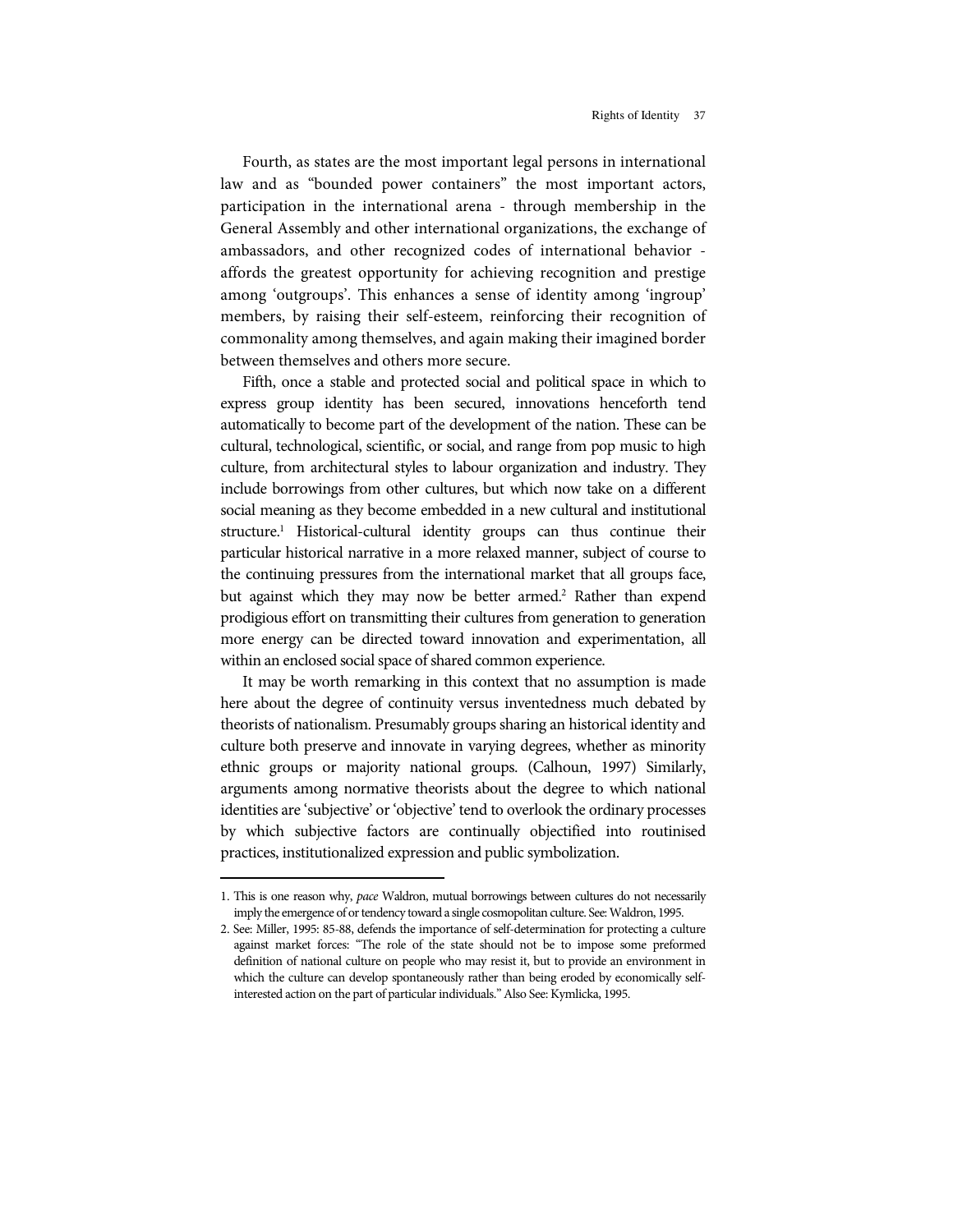The massive binding power of states is of course not omnipotent; if it were there would be no minorities striving for self-determination against it. Testimony of this power, however, is vast and derives from many contexts. One cannot otherwise explain why so many colonial boundaries that cut arbitrarily across ethnic boundaries survived decolonisation. This is true even in the case of the Arab nation, whose fiercely pan-Arabist ideology of decolonisation did not prevent twenty-one states based largely on colonial boundaries from surviving. And in a completely different context, the same binding power of states explains how a Canadian identity has developed and survived despite no significant cultural differences (in the case of English Canadians) from its powerful southern neighbour (see the epigraph to this chapter).

# **Cultural Identity Groups**

l

Given these capacities of states, it is not difficult to see why national groups aspire to statehood, and why even extensive political autonomy does not (pace many writers) exhaust the advantages such groups might see in outright independence. Territorial groups with distinct historical and cultural identities, because their cultures are multi-leveled or "pervasive" (as R&M describe the cultures of "encompassing groups"), and because their identities are 'imagined' through their members grasp of the whole,<sup>1</sup> require an interlocking complex of institutions, symbolic

<sup>1.</sup> This point is stressed by Ross Poole in his helpful correction of Benedict Anderson's oftrepeated distinction between face-to-face communities and others that require 'imagined belonging'. As Poole points out, face-to-face contact is neither necessary nor sufficient for a group's identity requiring an imagination of the whole. "It is after all a hermeneutic truism that all social relations - even those between 'primordial' villagers - work through the shared understanding (and misunderstanding) of those involved. 'Face-to-face contact is hardly a substitute for imagination.... all social relations work through the reciprocal understandings of those involved. However, some social relations require a shared understanding of the social whole - the community - which makes the relationship possible. A representation of the community is a constitutive presence in the relations. These are the relationships which involve the idea of an imagined community." The distinction, then, is not based on size. Market relations are extensive, but do not require conceptions of the whole on the part of individual actors, while, as indicated above, face-to-face groups such as tribes, villages, phratries, even families, are constituted by members' conceptions of the whole; Poole, Nation and Identity, London and New York: Routledge, 1999. My review of Poole is in Philosophical Quarterly Vol.51, No. 202, January 2001, pp. 133-137.

For an earlier critique, possibly unknown to Poole, of "The myth of simplicity and the face-to-face community" that had dominated the "Chicago school" of American anthropology (represented by Robert Park, Ernest Burgess, Louis Wirth, Horace Miner, Oscar Lewis, R. Redfield and many others), see Anthony Cohen, The Symbolic Construction of Community, London and New York: Routledge, 1985, p. 28.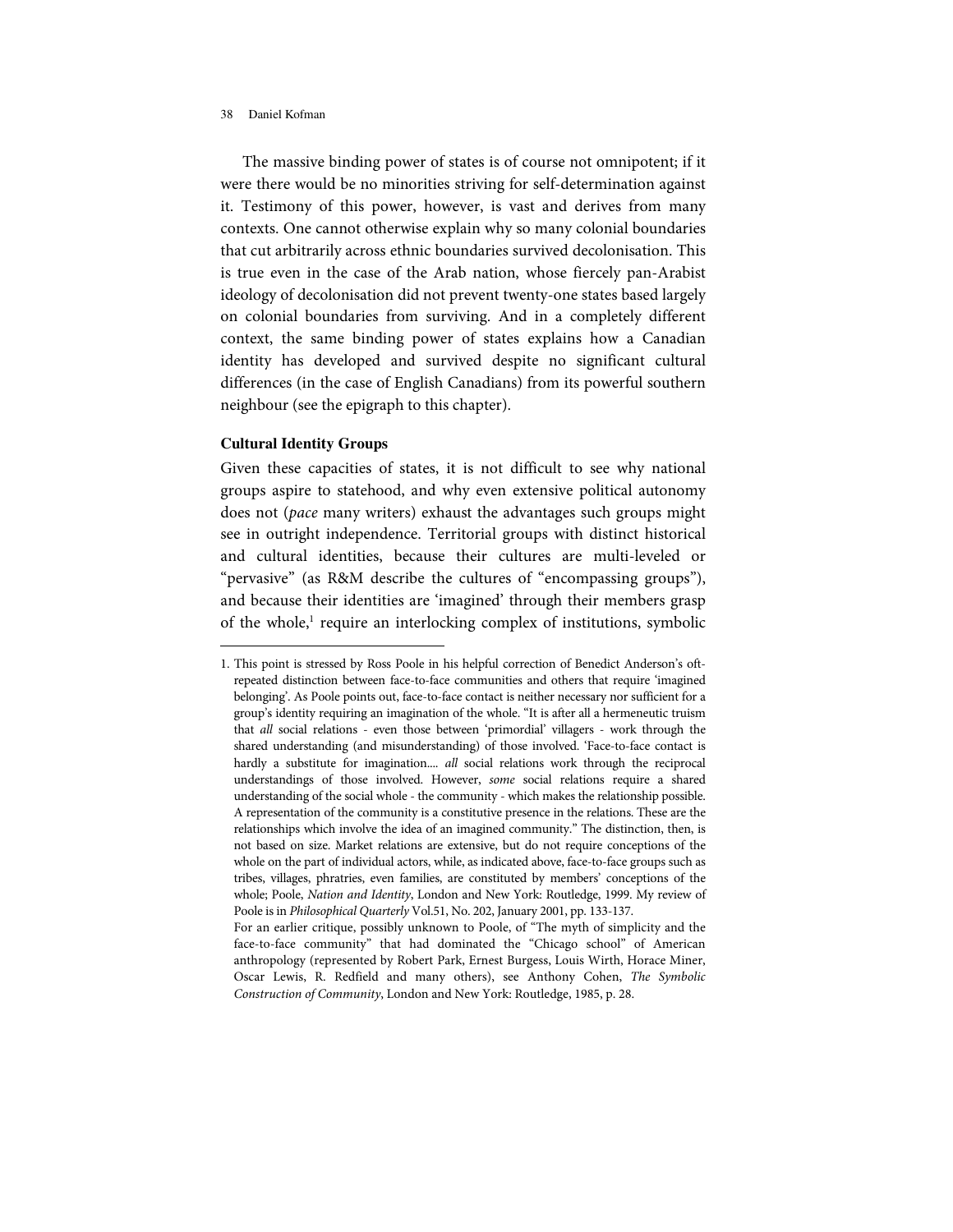representation of themselves to themselves, and boundaries between ingroup and out-group members. These can be examined in turn.

The institutions of a cultural group are both formal and informal. They include particular styles in diverse facets of social existence, which have sometimes been elaborated over many centuries, other times are relatively new. They include all the routinised practices in a complex web of social activity, and they circumscribe both possible ways of acting, and permissible (legitimate) ones.<sup>1</sup> Liberal philosophers such as Kymlicka, Raz, and Tamir, often speak of cultures as providing "options" to their members. They do not often provide examples of what sorts of options they are thinking of, and subsequent discussions imply that social roles, occupations, and life-plans are the things they have in mind. But the range of these sorts of options tends to converge across different societies according to the mode of production and level of technology. Advanced capitalist societies offer fairly similar ranges of these options (and indeed even advanced communist societies tended structurally to converge with capitalist ones, as 'convergence theorists' of the Cold War liked to stress; it is unlikely, then, that these 'options' can do the work of grounding cultural rights that these philosophers think they do. Cultural differences are more subtle, and affect such things as the way people speak to each other, the social and even physical distances between each other they consider appropriate, the styles and venues of acceptable socializing, and so forth. These are the routinised practices that become fundamental aspects of people's senses of themselves and who they are; they become 'second nature' and link people's senses of themselves to the cultures of their groups.

Social groups with distinct cultures thus have a matrix of practices which are both stable and predictable yet at the same time in flux or process. There is a constant development from routinised practices and unconscious collective habits to institutionalized forms that confer legitimacy on practices. Communities of this sort also require symbolic representation of group membership. That is, a set of rites, ceremonies, badges, codes, styles of dress and other behavior, symbolize to members

l

<sup>1.</sup> The function of routinisation has been analyzed by many social theorists. It creates an environment which appears natural, secure, and predictable, in which people feel 'at home', and are thereby freed to expend effort on deliberation and innovation. (Pierre Bourdieu, Outline of a Theory of Practice, Cambridge: CUP, 1977; Peter Berger and Thomas Luckmann, The Social Construction of Reality: A Treatise in the Sociology of Knowledge, London: Penguin 1966. Raz and Margalit make analogous claims about the patterns of what they call 'encompassing groups', in Raz, 1995.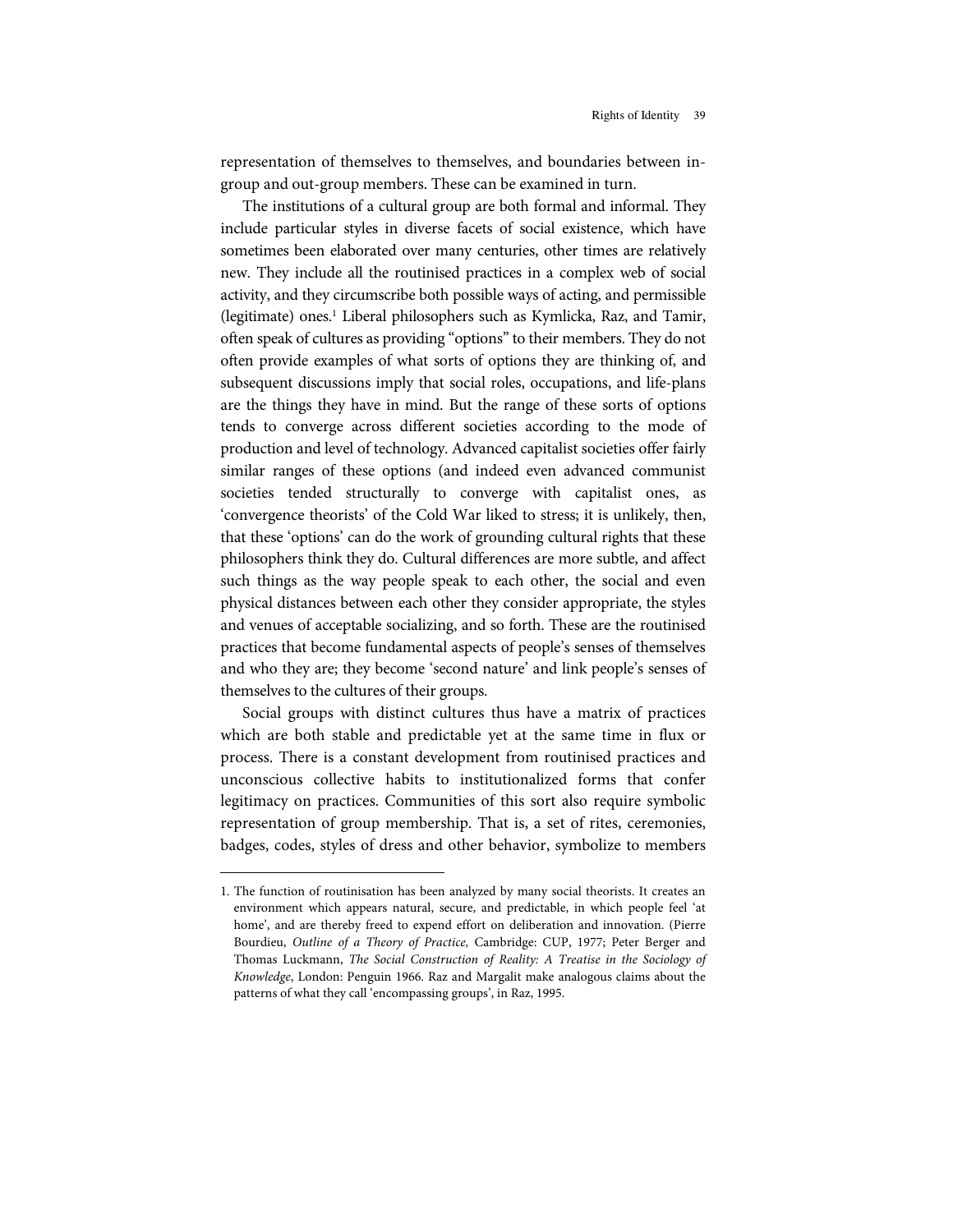l

their belonging in a single community (Cohen, 1985). When the group is also a diverse territorial society, this symbolic representation must be fairly complex.

Boundaries between in- and out-group members are of course dependent on the previous two facets, institutionalized practices and recognized symbols. As Frederik Barth has argued, ethnic groups often have permeable boundaries across which people pass while the boundaries remain. Moreover, the role of cultural content in maintaining identity frequently seems secondary to the resolve of members to continually reconstitute anew their distinctiveness via diacritica - symbols which mark them off from others.<sup>1</sup> (F. Barth, 1969: 9-38) This continual reinventing of themselves, again, shows how much ethnic or cultural groups are both in flux, and in an interactive field with other groups from which they distinguish themselves. (Carrithers, 1992) It should come as no surprise, then, that the question of whether or not to become politically independent is for minority groups a fundamental question of identity. That the shift from minority to independent majority involves a significant transformation (as well, of course, of continuation) of identity seems familiar enough to students of nationalism outside of philosophical circles. Indeed, the identity-transformation seems to be a late phase in a typically much longer process of identity-formation. A large collection, Becoming National, is devoted to demonstrating the typical transformative processes of nation-formation, at the end of which "the transition to statehood marks a fundamental watershed in the life of a nationalist movement", "immeasurably simplif[ying] the cultural unification of the nation through systems of shared identification." (Eley

<sup>1.</sup> Contemporary anthropologists of identity speak casually of the "pre-Barthian" and "post-Barthian" anthropology (much as philosophers of science mark time by Kuhn's work); Anglophone philosophers seem unfamiliar with contemporary anthropologists other than Geertz. Barth's principal claim is that while ethnic categories take cultural differences into account, there is "no simple one-to-one relationship between ethnic units and cultural similarities and differences" (p.14). "The features that are taken into account are not the sum of 'objective' differences, but only those which the actors themselves regard as significant". Barth's precocious (1968) 'post-modernist'sounding emphasis on the construction of identity at boundaries, rather than in the common culture among the members, has been criticised as exaggerated, but there appears to be an important truth here with implications for self-determination. A good example of such boundary marking via diacritica is the emphasis that English Canadians place on their medicare system as an identity-marker distinguishing them from the United States; thus even a distinct state policy serves diacritically viz a viz an otherwise similar culture to the south.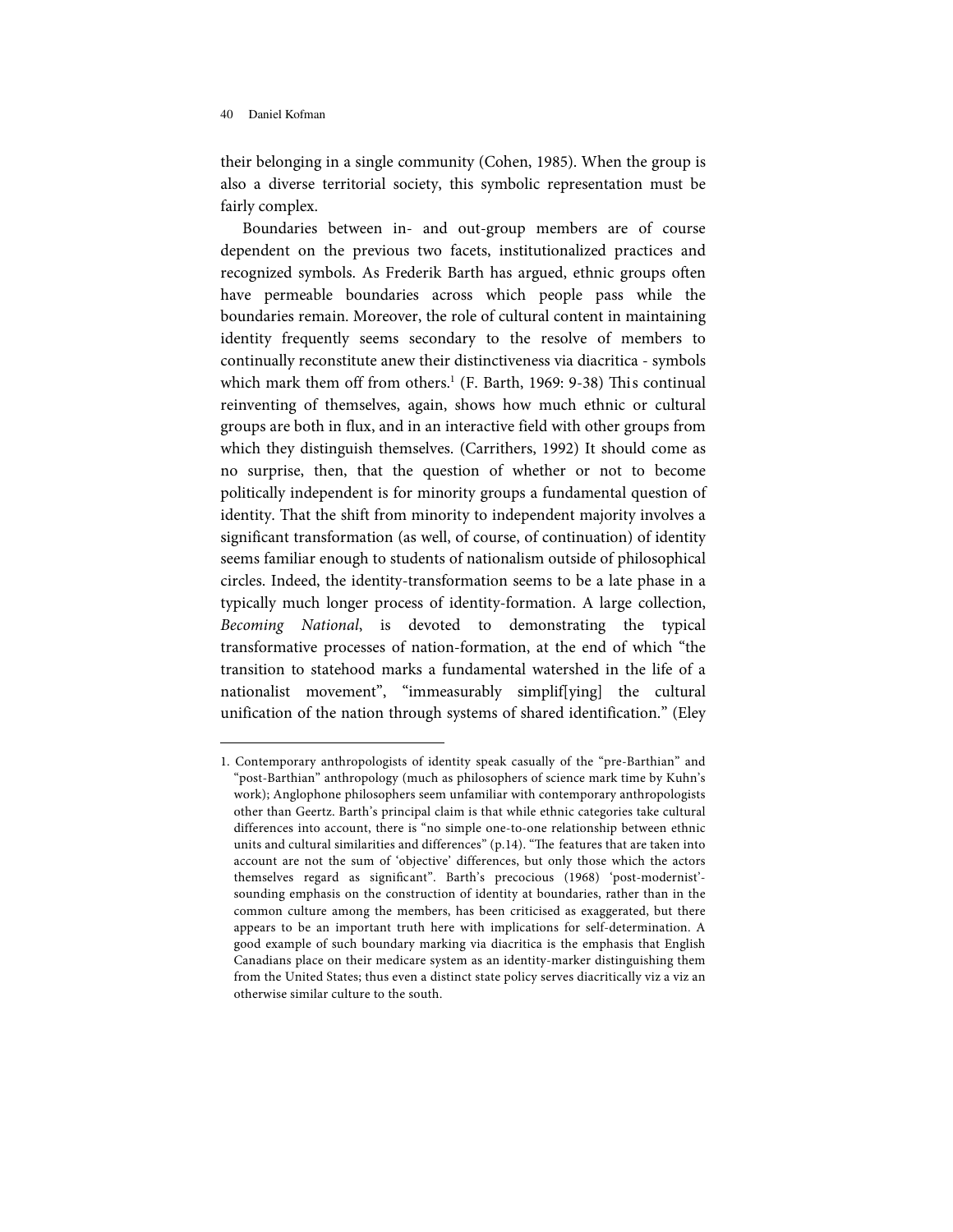and Suny, 1996: 19) In his pioneering work Miroslav Hroch noted that up until that point, three "structural phases" of "any given national movement" can be distinguished:

> Phase A, [when] the energies of the activists were above all devoted to scholarly enquiry into and dissemination of an awareness of the linguistic, cultural, social and sometimes historical attributes of the non-dominant group – but without, on the whole, pressing specifically national demands to remedy deficits (some did not even believe their group could develop into a nation). In a second period, or Phase B, a new range of activists emerged, who now sought to win over as many of their ethnic group as possible to the project of creating a future nation, by patriotic agitation to "aw aken" national consciousness among them – at first usually without notable success (in one sub-stage), but later (in another sub-stage) finding a growing reception. Once the major part of the population came to set special store by their national identity, a mass movement was formed .... Phase C. It was only during this final phase that a full social structure could come into being, and that the movement differentiated out into conservative-clerical, liberal and democratic wings, each with their own programmes. (Hroch, 1996: 63)

It is perhaps worth dwelling further on this identity flux before going on to discuss other features of cultural identity groups. This is because it is an appropriate place to redeem a promissory note of Chapter 1. It was stated there that the theory of self-determination offered here would not make much, pace writers such as David Miller, of the distinction between an ethnic and national group. This is because there seem to be three plausible distinctions between the two concepts, none of which appear to be of much help in making a normatively significant distinction for purposes of a right of self-determination. The discussion up until this point has emphasized how much ethnicity itself, according to much recent anthropology, is typically very much in flux. There is little agreement on which features are 'essential' constituents of ethnicity (language, dialect, religion, kinship, common behavioral patterns? Are English Canadians ethnically distinct from Americans? Egyptians from Lebanese? Shi'ite Lebanese from Christian? Maronite from Catholic?). If anything, it seems that the most coherent sense of the relation between the two concepts is mutually relative. That is, if some group is thought of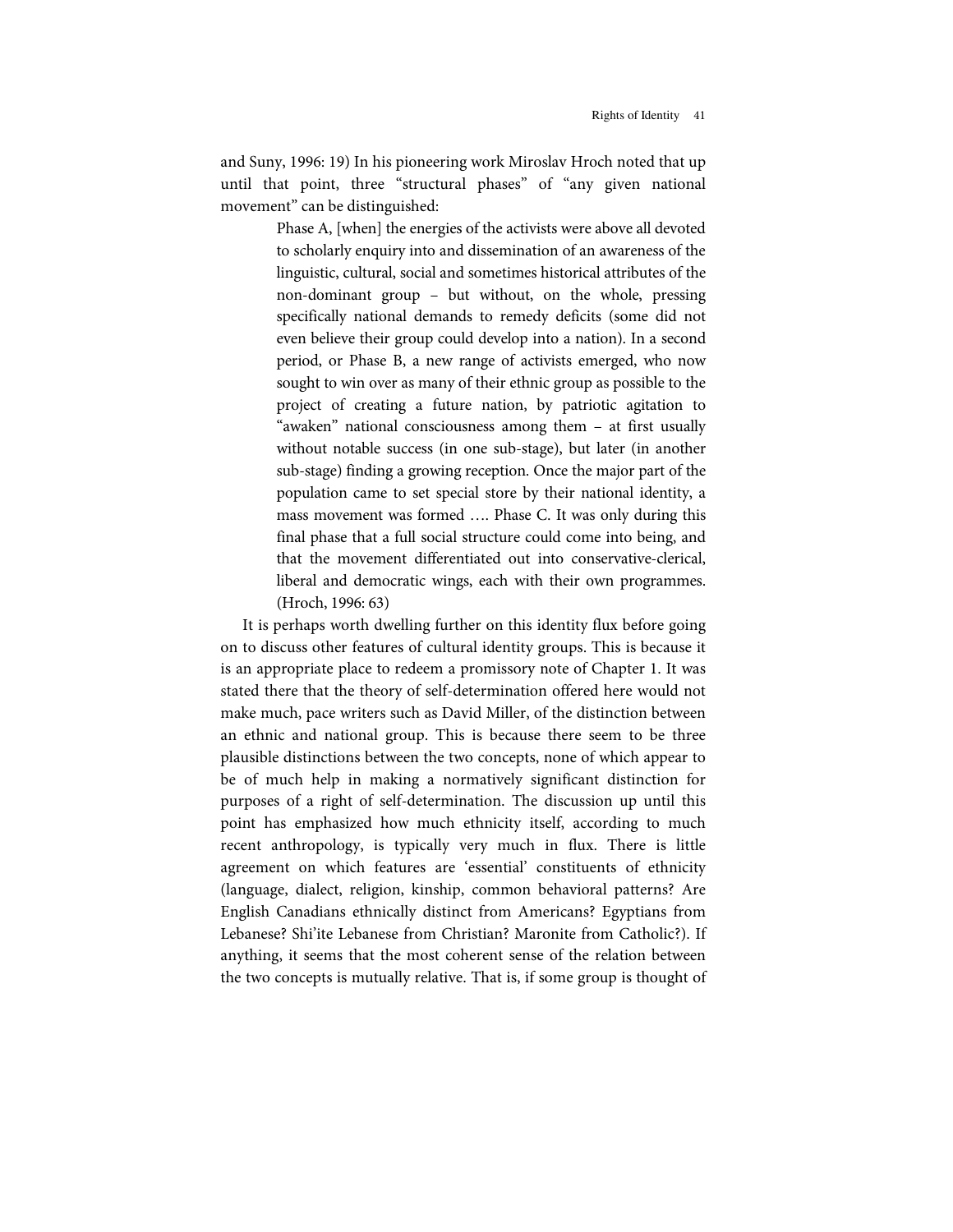as national as distinct from ethnic, it is because it contains within it subgroups thought to be ethnic as distinct from national. But those ethnic groups themselves might turn out to be only slightly smaller Russian dolls, which when cracked open reveal further ethnic subgroups, relative to which the larger group is 'national'. French Canadians, for instance, have often been regarded as an ethnic group defined mainly by its northern North American dialect of French, and possibly majority adherence to Roman Catholicism (despite generations of Huguenot survivors). But Quebec society, at least, has absorbed many old or newly francophone immigrant and other groups who (unlike the earlier absorbed Irish) have retained some group identity: Haitians, Vietnamese, Native Americans, Italians, Sephardic Jews, recently even bilingual Anglo-Canadian Quebecers. Each of these groups, in turn, has what they regard as ethnic divisions. Indeed, many people today have multiple ethnonational identities, the salience of any one of which varies with context and perspective. As a Russian immigrant to Israel once told me, "In Russia I was a Jew; here [in Israel] I'm a Russian."

When the ethnic/national distinction is not merely relative, a second possible distinction (analogous to its political twin cousin 'ethnic/civic'), appears even less reliable in identifying a pair of social natural kinds apt to ground distinct sets of rights. That is because it then seems to function merely as a distinction between majority and minority, that is, between a group that has attained independent statehood and one that has not. Thus, the French, Germans, and Italians are nationalities, and each of their minorities is virtually by this definition ethnic. Obviously when the distinction functions in this way it is incapable of distinguishing minorities which have rights of secession from those which do not. The deeper point related to the previous discussion is that ethnic groups that form nationalist movements typically undergo a process of "becoming national", which culminates precisely with the attainment of statehood and its concomitant "immeasurabl[e] simplif[ication of] the cultural unification of the nation through systems of shared identification" (as Eley and Suny put it). Thus nationality appears nothing more than ethnicity triumphant. Civic nationalism, in parallel, would seem the luxury of the successful ethnic movement which, once having attained statehood, next attempts to consolidate its hold over the so far unsuccessful nationalist movements within its midst by either acculturating and assimilating them or at best integrating them as mere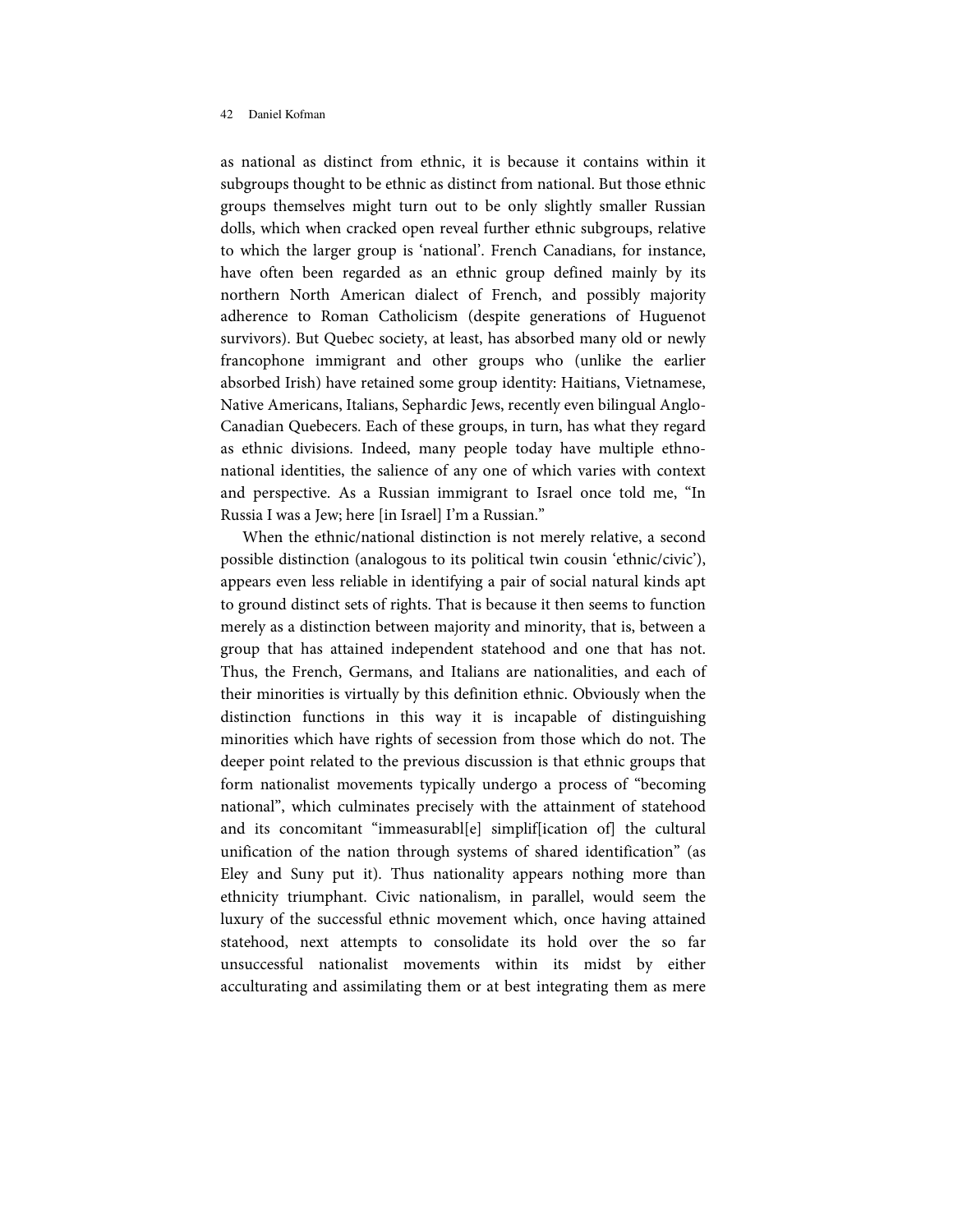'ethnic' minorities ill-meriting 'national' rights, including the right of secession. The unequal positions of the respective groups raises issues of fairness, and is reminiscent of the old socialist slogan (or anti-slogan), "'Long live free enterprise', cried the elephants as they danced among the chickens"; the relevant transposition here would be in the form of a complaint against this taxonomy: "Long live civic nationalism, cried the majorities as they integrated the minorities."

A more promising distinction might seem to be between pervasive cultural groups that have 'national aspirations', that is, political goals such as statehood or autonomy, and those that don't. The problem with this distinction, however, is that it doesn't seem able to do any work, since any plausible theory will allow self-determination only to groups that want it. So, to be sure, not every ethnic group cares enough about its identity to have political goals. But the moment it voices interest in such goals it will automatically have a right to them, since it will instantly have transformed itself on this definition into a nation. As many have observed, virtually every non-immigrant ethnic group with a territorial base (and many even lacking it) has sought to preserve itself in the twentieth century. The urge to preserve one's group identity is a nearuniversal feature of ethnic cultures bearing normative significance for political rights, while the urge to have political rights seems more like the practice of the art of the possible.

What does seem to be an important feature of cultural identity groups in general is that the identities in question are viewed by their members historically. It seems to be a universal feature of human cultures that they are the bases of identities with historical dimensions. Collective identities are important to people not only because they give them a sense of themselves in relation to those around them, but also in relation to those who came before and will follow them. As Anderson has pointed out, the decline of religious belief, where diachronic identities were given in spiritual terms of Creation and afterlife, gave new impetus to national identities, which seemed now best able to relate existence and identity to a diachronic dimension beyond the life of the individual. (Benedict, 1991) Miller and Gans draw attention to this feature that is overlooked in the account of Raz and Margalit. One might analyse the value of a historical sense as follows. If life is valuable, it is surely in part because of the projects and plans one realises. Some of these are collective, and some of the collective ones have an inevitable historical dimension. Aw areness of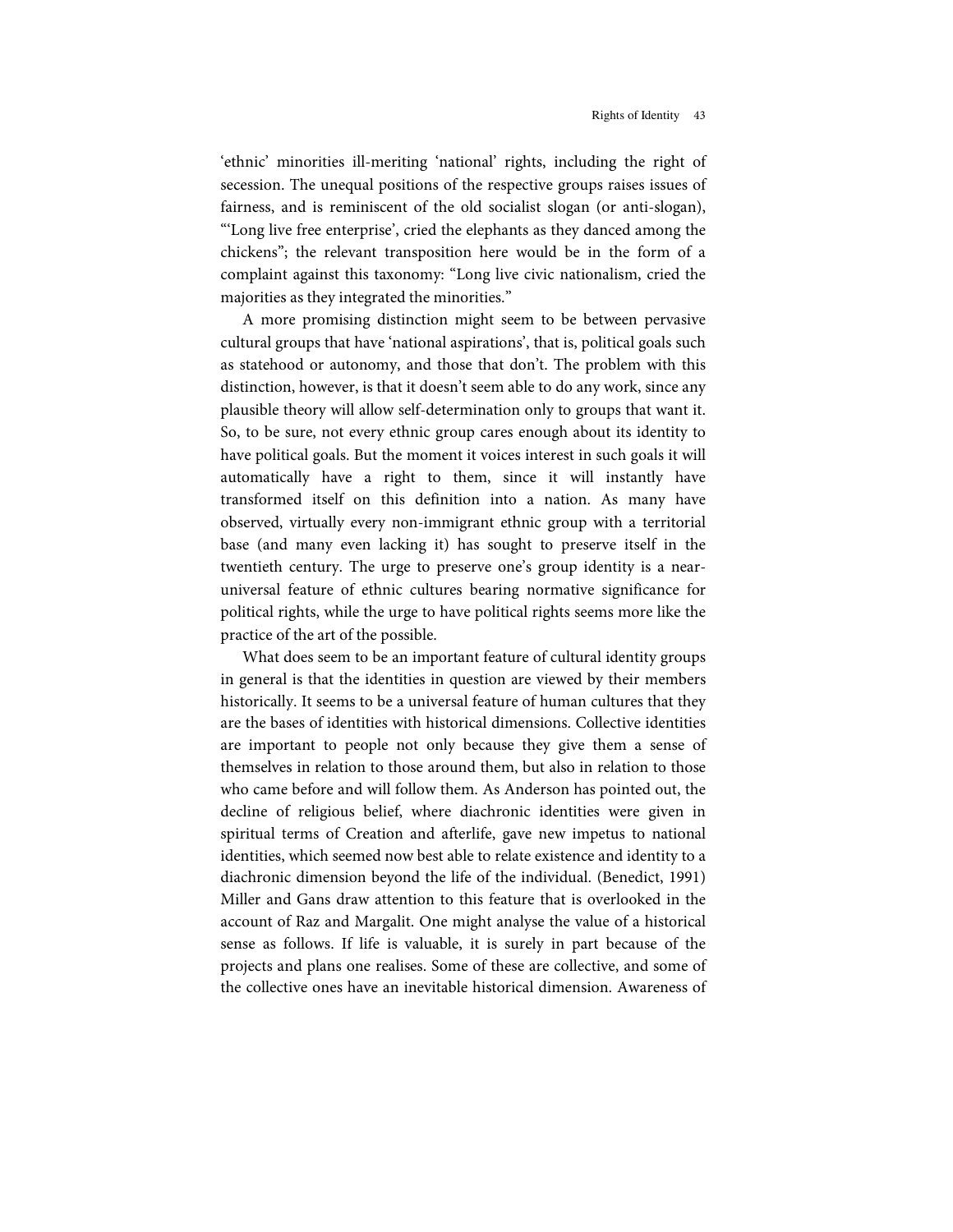l

one's participation in such historical projects adds a sense of significance to one's life. Possibly not every culture places the same value on intergenerational projects, but it is difficult to imagine a culture which disregarded them completely.

Collective identities are not simply psychological states. They involve psychological states, but unless they are pathological they are dependent for their existence on a form of life: on a web of interlocking institutions and practices embodying values as well as styles.<sup>1</sup> We can see how the above features of cultural identity groups affect their relations to states. All groups live in a world of sovereign states, and all are affected by this world. They can either be minorities or majorities; as with gender, there is no other possibility (though some states lack majorities). Dominant majorities typically enjoy the capacity of the state pervasively to symbolize their identities at diverse levels and in diverse spheres of social life, to consolidate the boundaries between member-citizens and foreigners, and to foster institutions expressive of the group culture.

To be sure, room may be made for the minority identity in various ways. In cases of exclusivist groups (where identity is fused with a religion or race), a corner or edge of a flag, for instance, may include a minority group symbol, such as the white bar on the flag of Pakistan representing the Christian minority. More often, the dominant symbols are themselves said to be inclusive, embracing all members of the 'civic' community, while 'particular' symbols of the minority find space in voluntary associations and regional or local administration. Minorities in such states frequently live with dual identities, where symbols of both minority and majority, deictic references, and cultural influences vie for equal space. Sometimes, when the state has a long multicultural tradition, as in Switzerland, dual identities seem to settle at a stable balance. Other times, relations between identities are shifting and unstable. Many factors, political as well as economic, can affect the relative weights of either identity. The two poles which form the gravitational field of these factors are the constant lure of assimilation, and the temptation to form an independent state. 2

<sup>1.</sup> This point has been made by various writers on national identity, See: Smith, 1991; Billig, 1995; Hall,1999, and Poole,1999.

<sup>2.</sup> In cases of large territorially concentrated minorities, enjoyment of a vast degree of political autonomy is no guarantee that federal institutions and their symbols will seem unobtrusive. Precisely because in such cases the aspiration toward a singular identity can become very strong, any federal presence might begin to appear as an undesired alien imposition.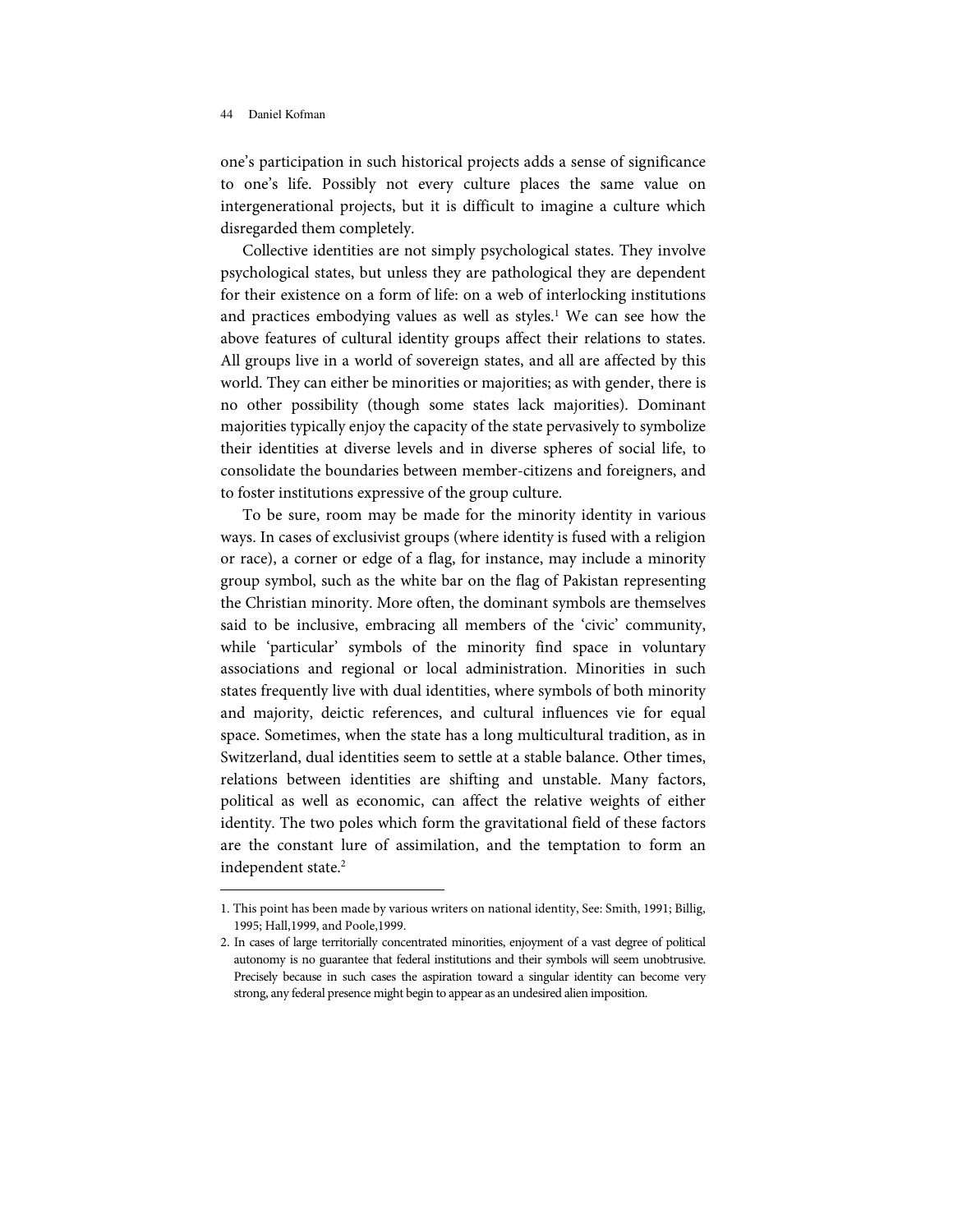# **Autonomy and Self-Determination**

j

If the ideal of autonomy is to be the author of one's own life<sup>1</sup>, shaping one's identity must be a central part of that ideal. While a libertarian right of secession, it was argued in the previous chapter, could not be sustained because of its indeterminacy and potentially destabilizing effects, the value of autonomy it points to does play an important justificatory role in a theory of self-determination. The upshot is that if groups are to control their identities, they require first to be able to decide whether those identities should be dual or singular; secondly, if the latter, to be able to have direct non-dominated control over the jurisdictions governing identity-affecting forms of life; and third, to be able to enjoy the binding power of a cluster of identically bounded jurisdictions, that is, independent statehood. The relation of these to autonomy and freedom can be spelled out as follows:

 $(1)$  The change from minority status to independence is a transformation not just continuation of identity. As such, it is a requirement of autonomy that groups decide whether to undergo this change, which at the most basic level signifies a choice between remaining XY's or becoming independent X's. It is also a choice about a radical transformation in the group's form of life - in how it collects taxes and invests in its infrastructure, and so forth. Again, if autonomy implies control over one's identity, it implies that decisions about such transformations be made by those whose identities are directly at stake.<sup>2</sup>

(2) Independent statehood gives a group direct and non-dominated control over the jurisdictions of public life; non-domination is an important aspect of the freedom frequently sought. Phillip Pettit presents the concept of non-domination as a form of freedom distinct from and intermediate between negative and positive liberty. One of his examples is

<sup>1.</sup> I use the Millian formula rather than Kantian because it is not tied to any controversial metaphysical claim opposing reason and autonomy to nature. For some defenses of autonomy as an ideal, See: Dworkin, 1988; Benn, 1988; and Kuflik, 1984.

<sup>2.</sup> This includes everyone on the territory in question, since even minorities within the minority will be immediately affected by these decisions. Their identities are no less dependent on the outcome. I think this is the basis of a reply to David Copp's objection that a national-based right to self-determination cannot account for why minorities within the group should also have a right to vote in a referendum. The holding of a referendum is justified by the larger identity-group's raising a question of independence, but once it is decided to hold the referendum, all members of the territory have an equal right to vote since they will all be affected by the decision. See: Copp, in McKim, Robert, and McMahan, 1997.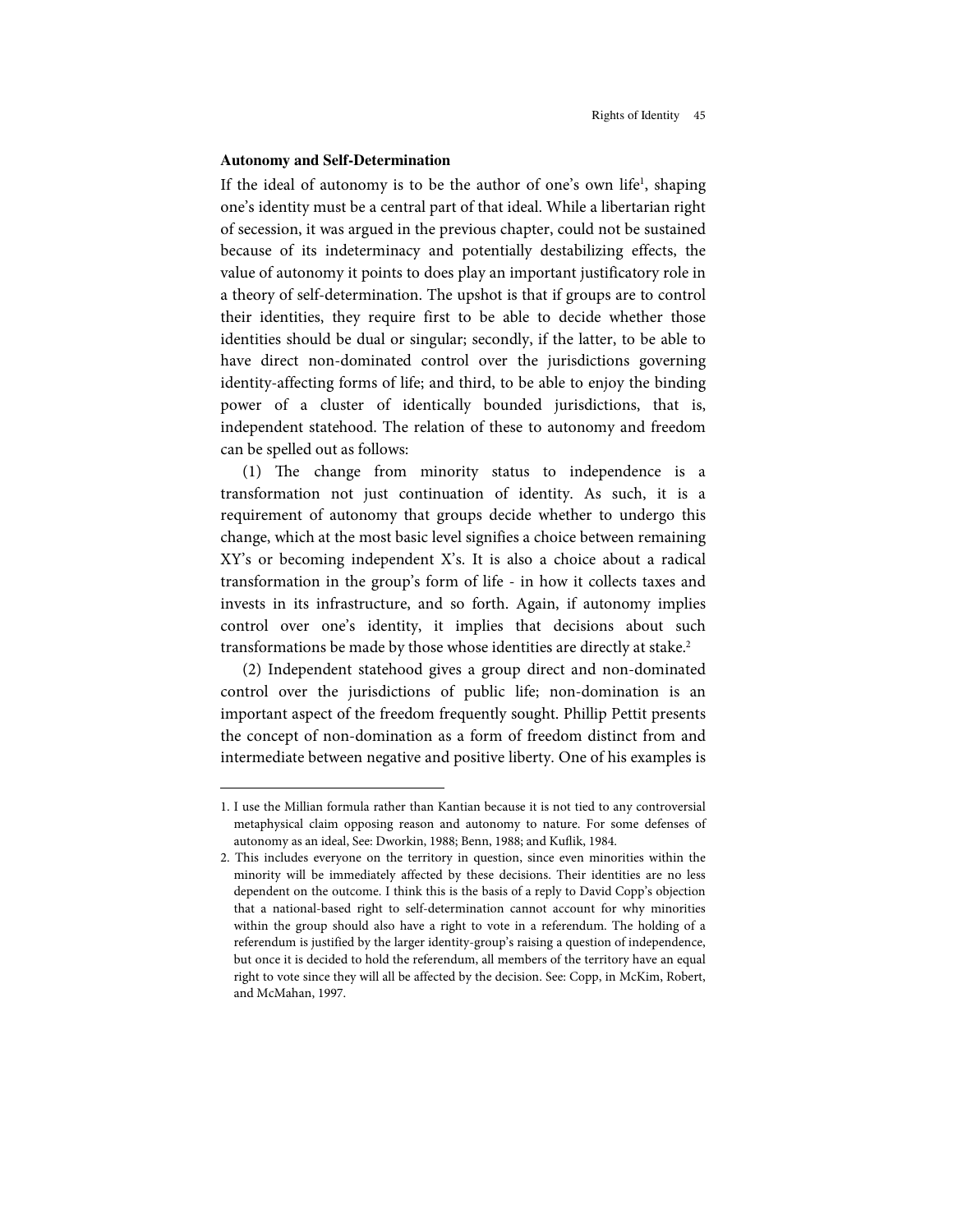j

of a woman in the nineteenth century who might be negatively free because her husband declines to exercise his legal powers over her, but is dependent on his will to so decline.<sup>1</sup> Thus, even without the interference by the husband that would constitute a violation of negative freedom, one can be unfree because subject to the will of another. Poole observes that Pettit's concept is still an "opportunity-concept", in that it too is measured in terms of options or opportunities simply available to agents, without them having to exercise some privileged activity; it is thus "considerably closer in spirit to the negative than the positive conception."<sup>2</sup> (Taylor, 1985) In fact, I think the clearest account would be an application of MacCullum's triadic notion: the woman is not free from requiring the husband's ongoing leniency or approval to do whatever she might choose but need his approval for. And similarly, minority historical-cultural identity groups normally require the ongoing toleration and benevolence of the majority state to enjoy whatever autonomy they have; this is a lack of freedom not normally experienced by the majority.

The desire for non-domination is arguably a motivation of many secessionist movements, including those otherwise enjoying broad autonomy.<sup>3</sup> Quebec nationalists frequently argue that however benevolent current Canadian federal transfers of power to the province, these can always be taken away at some future point so long as Quebec remains in confederation. Colonized groups have often voiced similar concerns in response to arguments that they have benefited from colonization.

(3) States, as identically bounded clusters of jurisdictions, have binding powers on communities, as described above. These binding powers are not always decisive; if they were, no minorities would ever

<sup>1.</sup> See: Pettit, 1997: 123. "The republican will say that, while you may be unlikely to suffer actual interference at the hands of the loving husband, still you are dominated by him, and there is no way of removing that domination without altering the conditions under which women generally relate to men. Freedom as non-domination requires the inaccessiblilty of arbitrary interference to your husband, not just the improbability of his having recourse to such interference." For a discussion of this sense of freedom with relation to national identity, See: Poole 1999: 91.

<sup>2.</sup> For the claim that Taylor's "exercise-concept" can also be explained in opportunity terms, See: Baldwin, 1984: 125-142 and Poole, 1999: 92.

<sup>3.</sup> O theorists such as Buchanan seem not to have addressed this issue. A group can be free of discrimination and injustice, but not free of the majority state's capacity to discriminate and be unjust.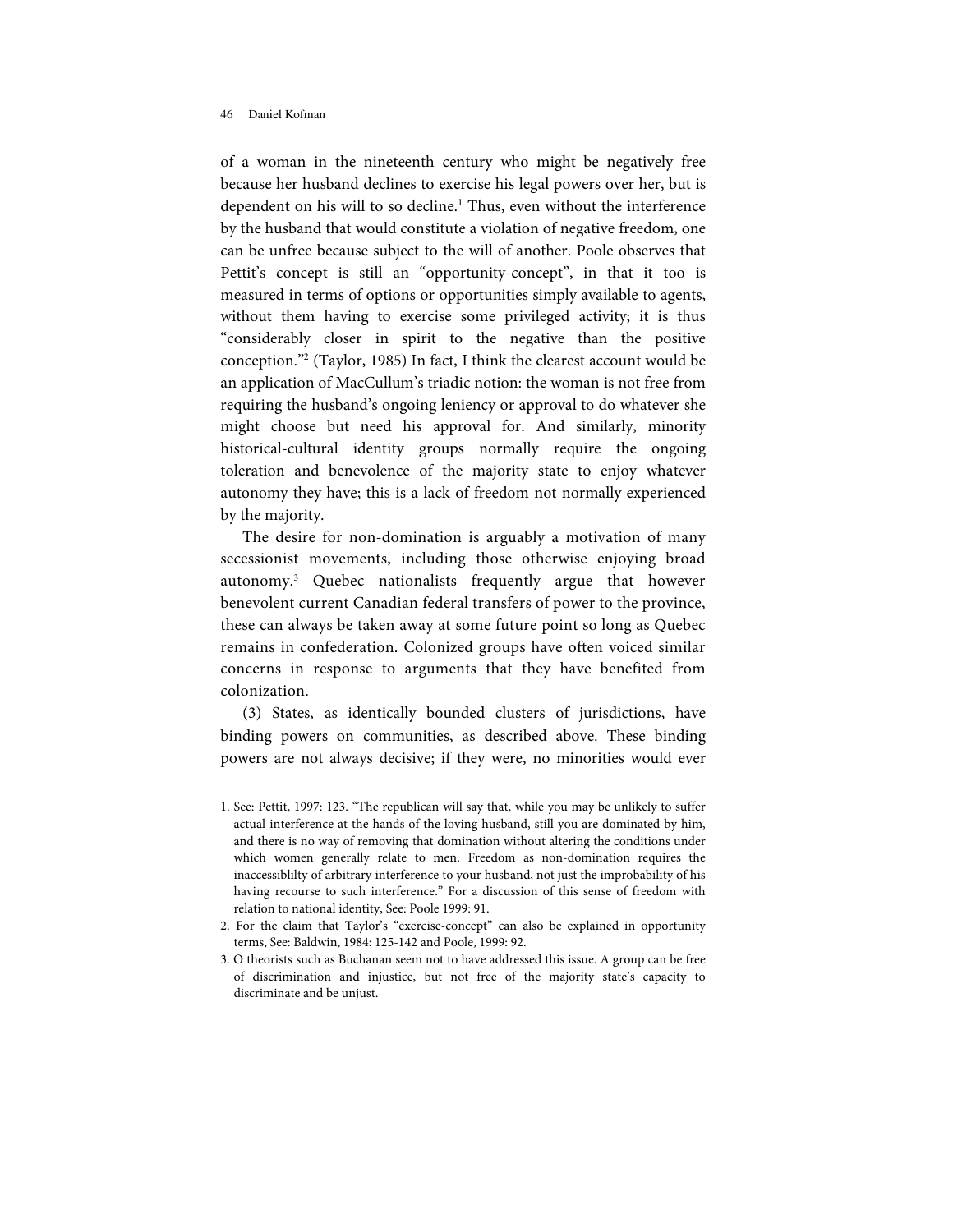seek secession. But a major determinant of identity is the relation of a group to this binding power: if a majority, its identity becomes secure and taken for granted; it then has the luxury of expressing itself in a "civic nationalism" that conceals its particularist core. If a minority, the group frequently must struggle to assert its identity against the binding power of the state. Again, this power need not be exerted as a conscious policy; it flows from the concentration of power in unified states, and from the symbolization of this power in state and even private institutions. Members of a minority exercise their autonomy in deciding how they wish to position themselves in relation to this force: either to continue as a minority asserting an 'ethnic' identity against it, or acquiring independence and having this power reinforce its identity.

It may be objected here that states that have adopted multiculturalism as part of their overall identities can accommodate minority identities without the binding powers of states posing any threat. To a large extent this is true, although it is likely that minorities wishing to remain in such a polity will need to live with some measure of dual identity.<sup>1</sup> (Andrew Mason, 1999: 261-286) More importantly, however, their particular minority identity will not have full use of the binding power that they could have under independence. Thus, there is still an autonomy-based reason for them to retain the prerogative of opting for independence or remaining within the larger state.<sup>2</sup>

To return now to theories of secession, national theorists sometimes, in rejecting the voluntarist view, take themselves to be substituting a different, nationalist principle. Raz and Margalit, in fact, consider the possibility of grounding a right of self-determination in

j

<sup>1.</sup> en the European Union, which began as an economic union, has taken steps toward fostering some European-wide identity, which will no doubt grow with the adoption of a single currency and a broadening of jurisdictions in Brussels. Generally, polities having significant concentrations of power generate some degree of common identity; nor would they be able to function very effectively without it. Mason has argued that "stable liberal institutions can be secured in the absence of a shared national identity". But he does think that a shared belonging to a polity is required, and it is difficult to see how this ultimately differs from a moderate "civic nationalism", say, as Swiss citizens seem to share.

<sup>2.</sup> hether that reason is sufficient to outweigh the costs of secession, including to remainers, is discussed in the next chapter. At this point, however, it is sufficient to point out that there is still some autonomy-based reason - whether or not ultimately overridable - for them to have an option of independence, since this is denied by many remedial theorists.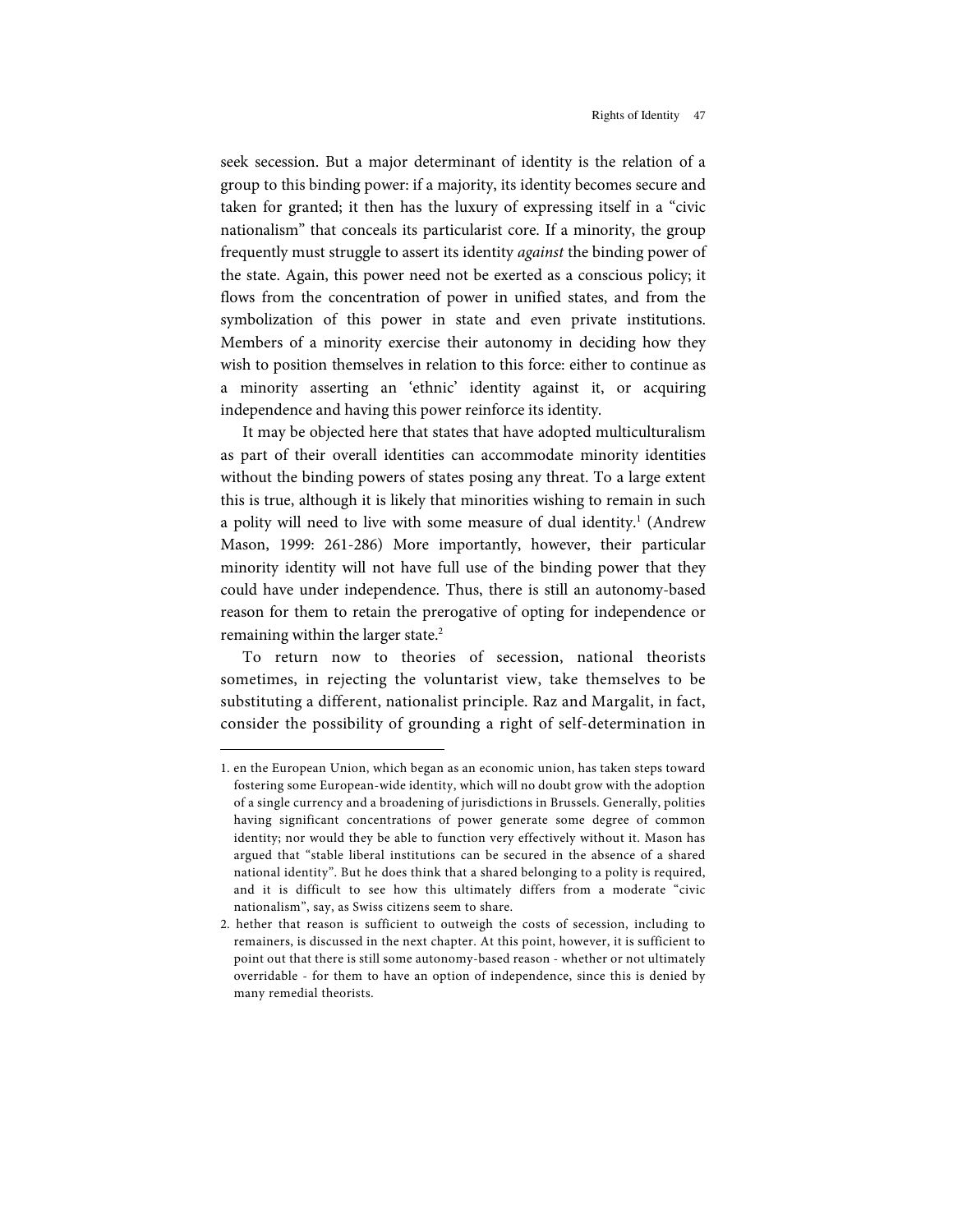l

the "intrinsic value of self-government", but reject it as incapable of supporting a right to independence (or secession): it "does not require expression in polities whose boundaries coincide with those of encompassing groups." (Raz, Margalit, 1995: 137-138) The intrinsic argument is helpfully laid out as follows:

> (1) People's membership of encompassing groups is an important aspect of their personality, and their well-being depends on giving it full expression.

> (2) Expression of membership essentially includes manifestation of membership in the open, public life of the community.

> (3) This requires expressing one's membership in political activities within the community. The political is an essential arena of community life, and consequently of individual well-being.

> (4) Therefore, self-government is inherently valuable; it is required to provide the group with a political dimension. (Raz, Margalit, 1995: 136)

As R&M point out, this argument is "based on an extension of individual autonomy or of self-expression", and these in turn are valuable for individual well-being. Self-government is important, therefore, because it enhances individual autonomy, which enhances individual well-being. But this cannot be a basis for a right of secession because "political expression does not require a political organization whose boundaries coincide with those of the group. One may be politically active in a multinational, multicultural polity." (Raz, Margalit, 1995: 137) This is true, they hold, even for the perhaps minority of politically active people who see intrinsic value in fighting for group interests in the political arena: "there is nothing here to suggest that this should be done in a political framework exclusive to one's group or dominated by it." 1 (Raz, Margalit, 1995: 137)

I have argued, however, that the three aspects of autonomy and freedom outlined above do suggest that the option of independence be given in a political framework circumscribed by the group's territory.

<sup>1.</sup> The authors do not deny the intrinsic value of self-expression in the political arena: "We are not advocating a purely instrumentalist view of politics generally." (p. 138). How ever, "The intrinsic value to individuals of the politicaloption does not require expression in polities whose boundaries coincide with those of encompassing groups". For this reason, the right of self-determination "is grounded in the wider value of national self-government, which is itself to be only instrumentally justified." (p. 126).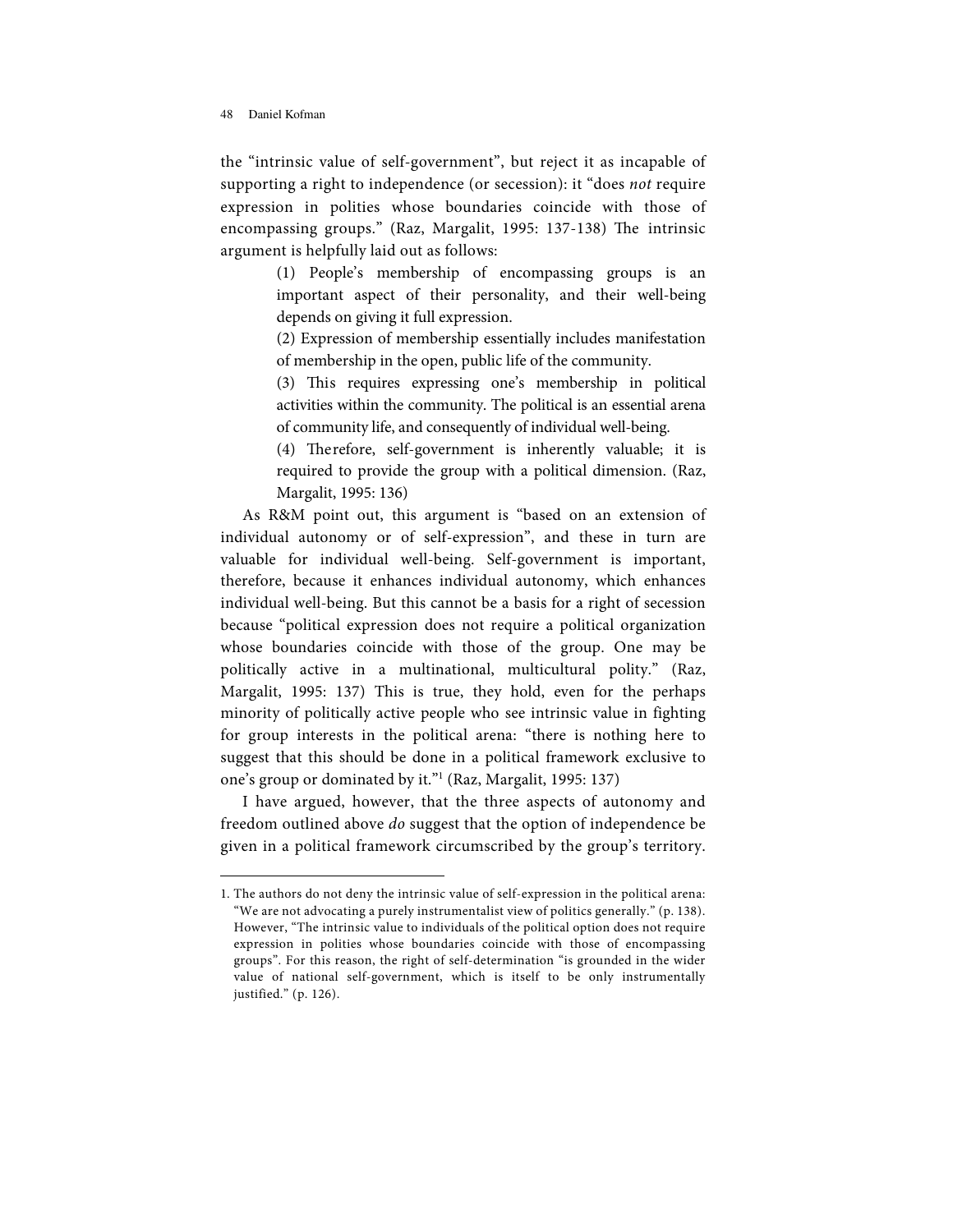The question is not about the small minority of politically active people who wish to devote their lives to the public arena. Rather, very ordinary citizens tend to be enormously interested in one aspect of public activity, namely precisely the one which will determine whether they will be (independent) Xs or continue to be XYs. They need not wish to devote their lives to political activity, but if favourable toward independence, will be happy for others to do so just so long as the new framework reinforces their chosen identity option. R&M's first premise above, therefore, should be read as implying that "full expression" of membership in the identity-community includes determining what the principal political framework of that community will be: independence or continued minority status.

Miller, unlike Raz and Margalit, considers collective autonomy a possible ground of self-determination, though it needs to be qualified by the conditions that it be democratic and that the state not be externally determined by overpowering economic and political forces. He also argues, however, that

> People appear to vary a great deal in the value they attach to collective autonomy, just as they differ in the importance they attach to national identity. For some people it is enough to be in control of their personal lives. The idea of taking part in some collective enterprise which sets its stamp on the world has little appeal." (Miller, 1995: 9-88)

In general there appears to be much truth to this. Many people are doubtless hardly interested in politics at all, and if voting turnout is any indication, in some Western democracies the rate has fallen perilously close to fifty per cent. But according to the same indicator (not the only relevant one, of course), when it comes to the major collective autonomy exercise of determining the political framework itself, people do not "appear to vary a great deal" in the concern they show, if participation in independence referenda is anything to go by. Nor does this presume a correlation between participation and favoring independence; referenda in the Basque region and Quebec have had phenomenally high participation rates by the standards of general elections in Western countries, though the independence proposals were in each case rejected.

To sum up the discussion thus far, there is good reason to limit a right of self-determination to national groups, conceived of as having the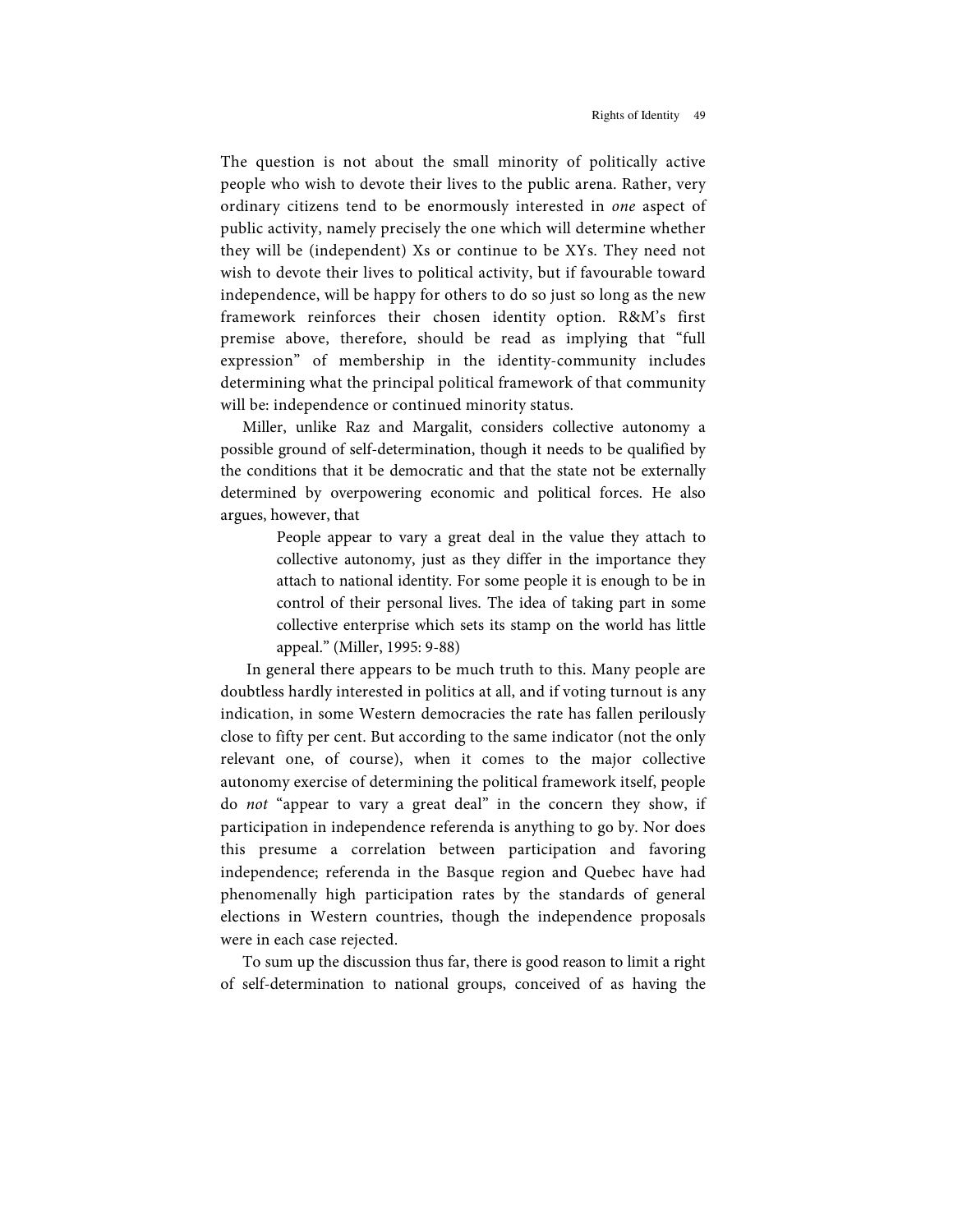l

features of R  $\&$  M's "encompassing groups", but with a historical identity as well. As argued in the previous chapter, it is necessary to limit the right to make it determinate and to maintain political stability.<sup>1</sup> But there are good autonomy-based reasons for granting it to national groups: their cultures are pervasive, consequently they are most vulnerable to the way state borders are drawn, given the massive concentration of power in states, and the dependence of those cultures on the social and political landscapes in which they are found. Autonomy is a crucial consideration because collective identities typically undergo vital transformations in acceding to independence, which gives them non-dominated control over the governance of their lives, and because it affords them the powerful binding force of states. A sociological analysis of states and groups indicates the immense capacity of these bounded power and symbol containers to consolidate cultural identities and allow them to flourish. It shows how the pervasive power of a unified state melds at countless contact points with the pervasive culture of a national group, bolstering the sense of identity at each one.

None of this implies that every minority should want such power. Normally, however, a territorial cultural identity group will decline to aspire to independence for only a limited number of reasons. In a sense the simplest is that it also values its second identity, the one it shares with the majority of the state. A second reason is that it believes it has no chance of attaining independence, as it can count on overwhelming opposition from the much more powerful central state. A third reason is that the group considers it to its advantage, usually economic or possibly security, to remain part of the larger state. These three reasons are not mutually exclusive, and often reinforce or merge into one another. If a group fears fierce opposition to its secession by the state majority, it might accept an overlapping identity with that state by adaptive preference. Or it might do so if it doubts its economic viability as a tiny enclave surrounded by the larger state. In cases of large former colonial multiethnic states such as India, various combinations of these reasons can be at play for each minority. The view of secession argued for here may in fact not be applicable at all to

<sup>1.</sup> Wayne Norman, Donald Horowitz, and many others believe that a permissive right of secession, even on national lines, will lead to a proliferation of violent conflict. I argued against this in Chapter 1, and attempt to illustrate the point with the case of the former Yugoslavia, the anti-permissivists' most frequently cited example, in "Secession, Rights, Law: the Case of the Former Yugoslavia", Human Rights Review, Vol.1, No.2.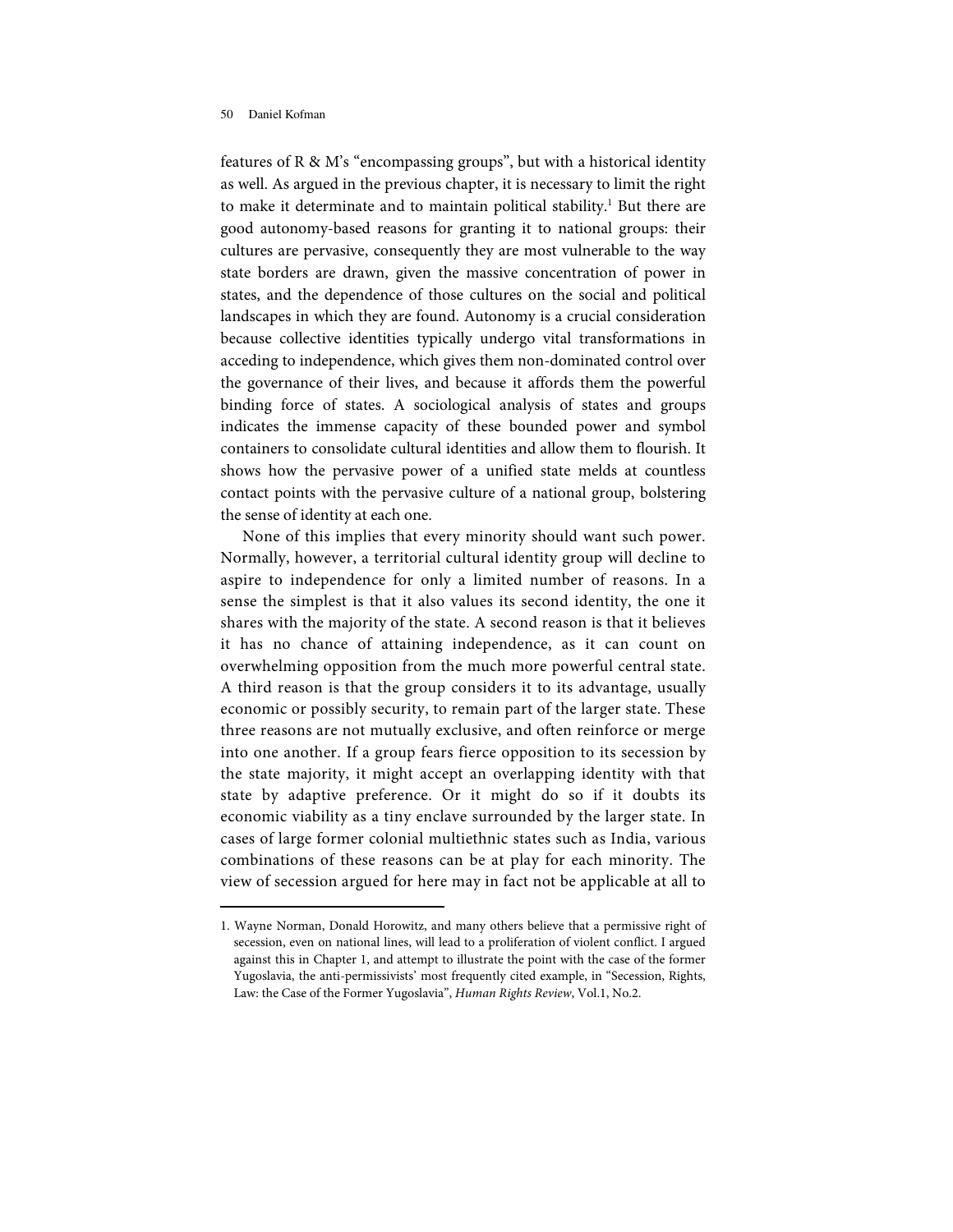such states with many minorities and no majority, given the volatility that any realignment of borders might have. But in countries where one or two cultural identity groups constitute a clear majority, if minorities opt to remain, no matter what the reason, they will likely have to reconcile their identity to their option. Even in cases like Scotland and Quebec, where the groups in question have gone quite far in achieving a social and political landscape marked by their own respective symbols, that symbolization has not, and it is unlikely that it could, become exclusive so long as those peoples remained within the larger states. Because a fundamental question of identity is always at stake in questions of whether a group should become independent or not, that is strong reason, I have tried to argue, to attempt as far as possible within the constraints of feasibility and reasonable stability to let the answer to that question be given by them.

# **Self-determination among other human rights**

If the arguments above are correct, then a central component of an identity-based right of self-determination is that it enhances the autonomy of members of pervasive groups by giving them increased control over their identities. Thus identity and autonomy are interdependent as grounds of rights of self-determination. It follows, however, that there are strong moral constraints on the exercise of selfdetermination. If the justification of the right is that it enhances the autonomy of its members, this implies that policies that severely limit the autonomy of members in order ostensibly to protect a collective identity cannot be justified simply because the collective identity is thereby strengthened, or more simply because the governing body is exercising "self-determination".

Moreover, policies of the group's government that infringe individual rights cannot be justified simply on the basis of collective self-determination either. The most plausible view that there are duties on others not to interfere with a group's self-governance derives those duties from the fundamental interests of the individuals in the group in autonomy. That is, members of groups wish to develop their public as well as private lives, in accordance with their values, convictions, styles, and tastes. Generally in our world, groups are organised into separate cultures that bind an array of such values, convictions, styles and tastes into identity-forming wholes with their own developmental histories. It is these cultures that individuals are attached to and that have pervasive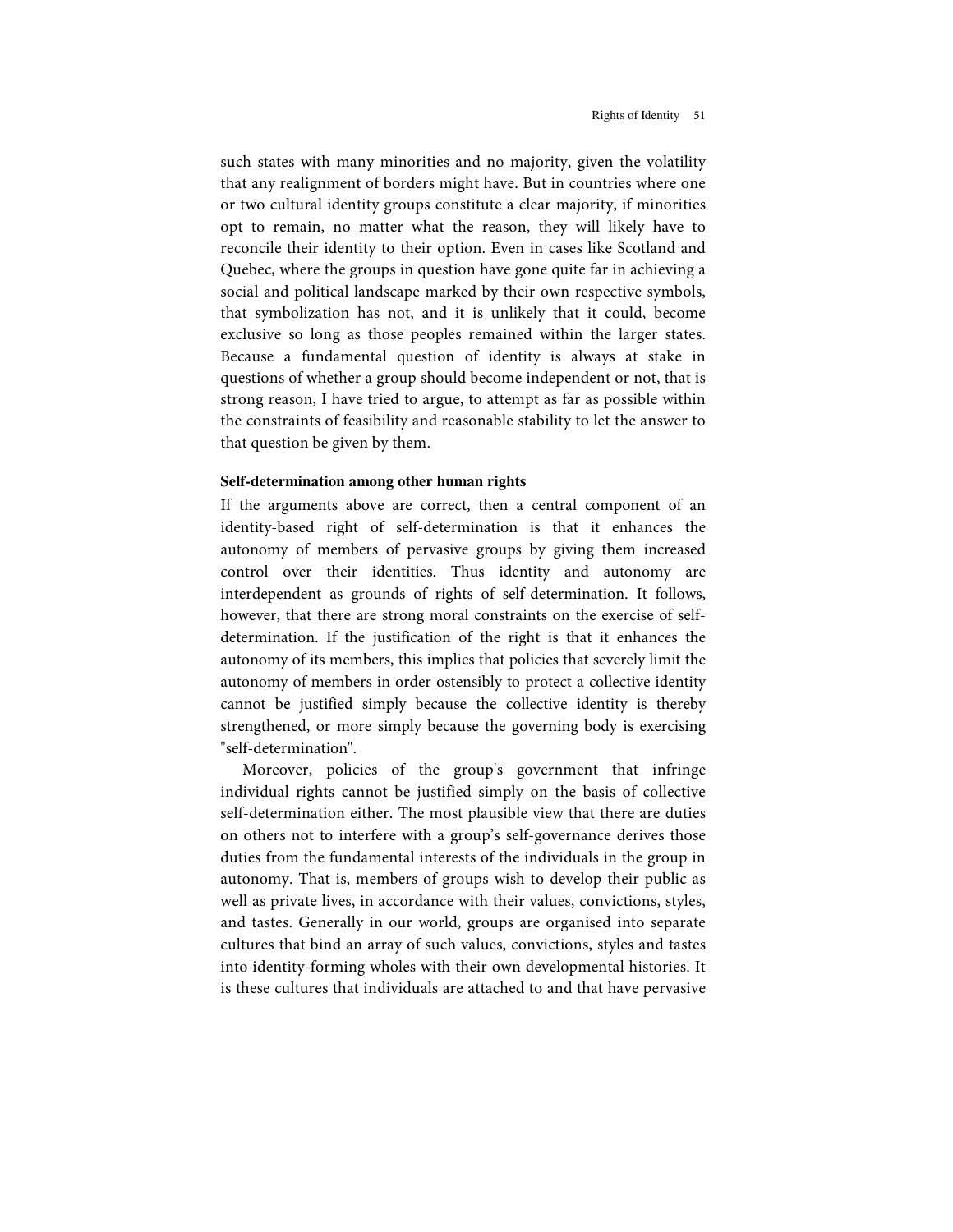influences on their identity. 1 It is the interests of individuals in organising and controlling their public lives in conformity with their cultures that confer normative weight to claims of external noninterference. But if it is the interest of individuals in autonomy, in being "authors of their lives" in John Stuart Mill's celebrated phrase, that grounds duties of external non-interference, it is the same interest of the same individuals which constrains both these duties and the correlative rights of governments to non-interference. If a government systematically abuses the rights of individuals to live without fear of arrest and torture, to pursue their own lifestyles and careers, and to have a say in public decisions affecting their lives, all aspects of a right to autonomy, then the very grounds which justify claims of external noninterference in the first place are vitiated. In fact, the very grounds of a right of self-determination would seem to *require* external interference if it could protect or enhance the autonomy under threat. One might sum up the matter this way: individuals have valid moral claims, stemming from their fundamental interests in autonomy, against anyone else who unduly interferes with the pursuit of these interests. That interference might come from foreign states, and it might come from one's own government. In some cases one looks to one's own government to protect this interest against foreign interference, in other cases one might require foreign governments or agencies to protect that interest against one's own government. There is no a priori right of governments to violate the interests of their citizens in autonomy; there is merely a presumption, up to a point, that domestic governments are better able to serve their citizens' interests than alien ones.

One difficulty with this argument is that it might be regarded as having failed to give ample leeway to a majority to impose decisions on a minority. After all, it is too strong a demand on a society that all its decisions be unanimous, and there is a wide range of decisions affecting the public sphere which a majority presumably have the right to make regardless or in the face of a dissenting minority. Of course, were there a clear demarcation between what legitimately belongs in the private and in the public sphere, that could serve as a standard for what the majority may or may not impose. But the boundary between the private and public sphere itself notoriously varies from society to society and from conception to conception – from one set of values to

l

<sup>1.</sup> See: Raz, Margalit, 1995: 137.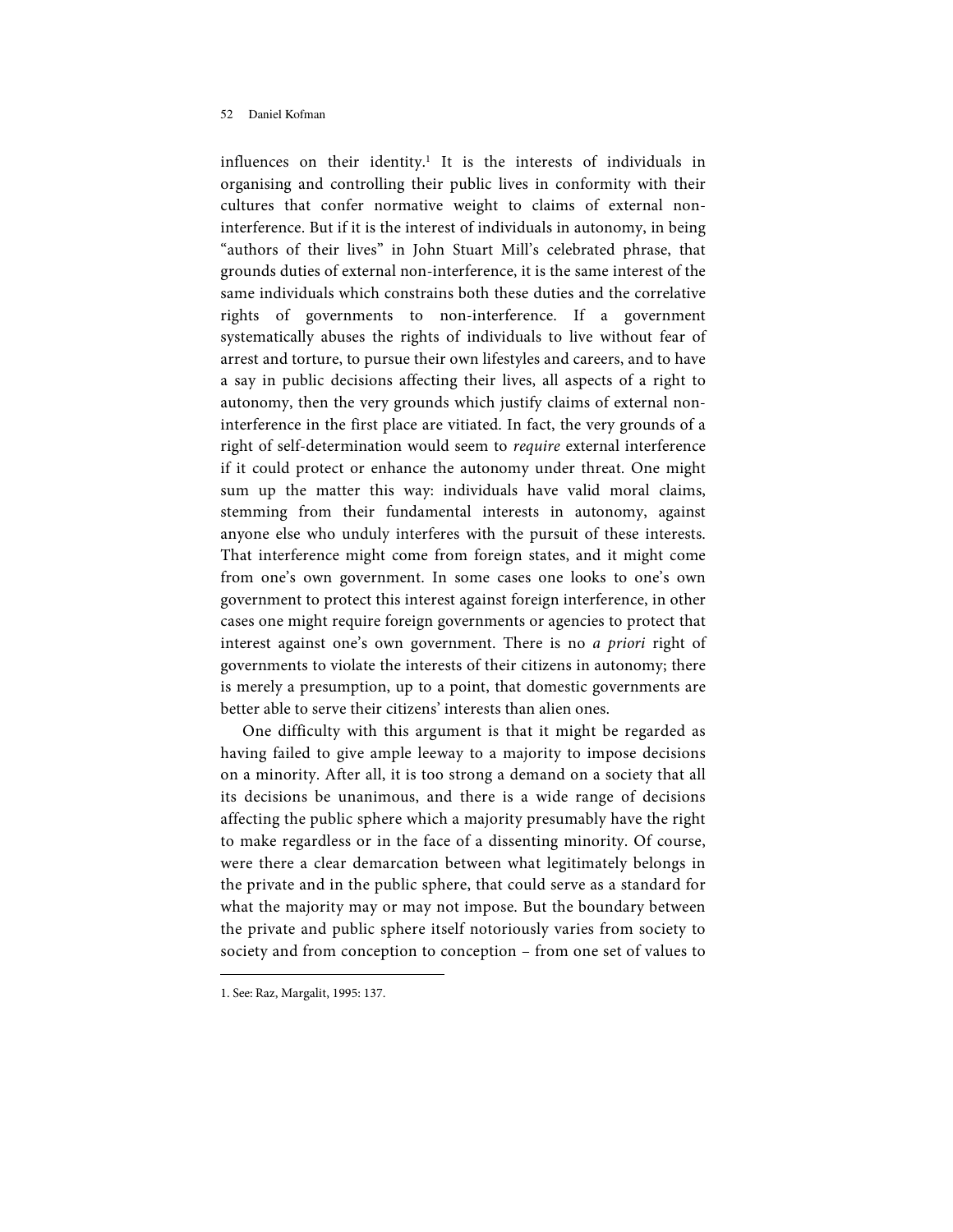another.<sup>1</sup> This point is central to the controversy between east and west over the universality of human rights; the claim of critics is that the concept suits an individualist western culture more than an Asian or African communal one.

Objectors may attempt to draw further sustenance from the last work of the late John Rawls, The Law of Peoples, which distinguishes between liberal and merely decent and well-ordered societies. The latter, though not liberal, are deserving of respect as self-determining political units, which implies a duty on other including liberal societies to refrain from interference and even public criticism. A full treatment of these issues cannot be provided here. It is worth noting, however, that for Rawls a decent well-ordered society necessarily includes a respect for human rights as robust as those inferred above to be implied by a right of self-determination: a right to life and liberty, including "to a sufficient measure of liberty of conscience to ensure freedom of religion and thought", freedom of dissent and the right of dissidents to be represented and to have their views aired and considered in reasoned public debate, and so forth. (Rawls, 2000: 62) What is missing from Rawls' account is an explanation of why some rights need to be respected to ground duties of external non-interference, but why other rights implied by the principles of justice of his domestic theory of justice have a lower priority at the international level than selfdetermination. The previous discussion in this paper suggests that the explanation is to be found in the grounds of self-determination (a discussion of which forms a striking lacuna in Rawls' work.) An important part of the freedom that people generally want is the freedom to shape the public spheres of their society according to their own collectively shared values, and therefore without interference by those with different values. Part of that shaping involves the demarcation of the public sphere itself. In other words, people wish to be able to decide according to their own collectively shared values what areas should be determined by public policy and which should be left to individual choice and voluntary individual and collective action. There is no reason to think that each society normatively ought to come to the same demarcation point. On the other hand, it does not follow that there are no universal constraints on these decisions any more than on those already discussed.

l

<sup>1.</sup> I owe David Miller this way of putting the point.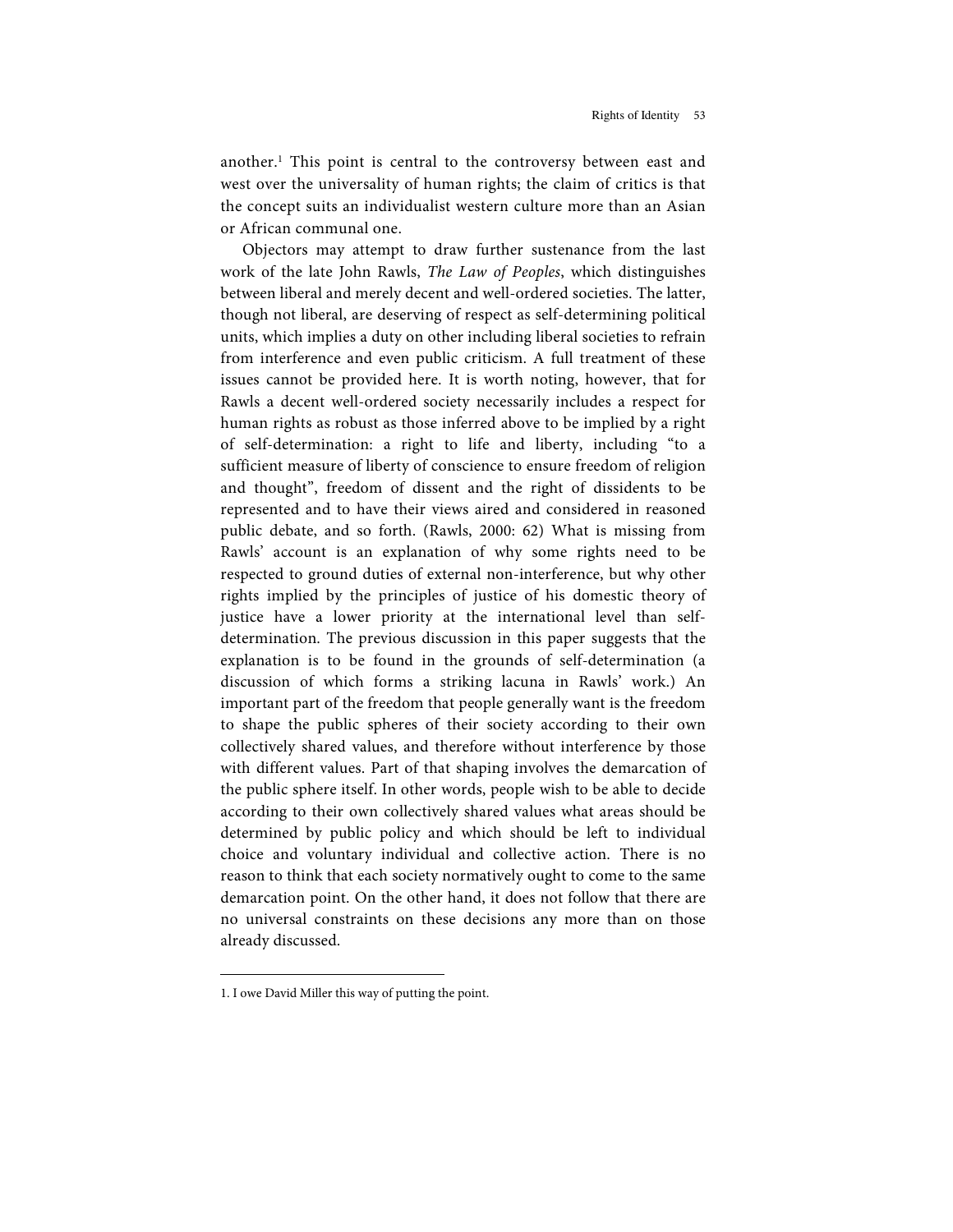l

There is room only briefly to suggest what might do some of the work of determining the appropriate demarcation lines and consequent constraints on the majority. The pressure on the side of universal constraints derives from the fact that "collectively shared" values is just a shorthand for "widely shared" or "shared by a large majority". That is, there are normally some dissenters; otherwise the rest of society would have no need or inclination to use the coercive force of state to imprint its values. The liberal tradition emanating from Mill has made much of what Joel Feinberg has dubbed Mill's "harm principle": the public has no right of interference in a private act that does not cause harm to anyone. The 1957 Wolfenden Report advocating the decriminalisation of homosexuality 1 in Britain invoked principles "strikingly similar to those expounded by Mill in his essay On Liberty". The Report distinguished between "what is offensive and injurious" (especially to the young and vulnerable, Para. 13) and "the private lives of citizens", concluding that "It is not… the function of the law to intervene" in the latter or "to enforce any particular pattern of behaviour" beyond that stipulated above (Para. 13). Lord Devlin, by contrast, held that the offensiveness to the standards of the community constitutes a reason to enforce morality, that is, that offensiveness can constitute harm to the society at large. While this issue cannot be pursued here in detail, it is worth noting that the harm principle can provide a standard of demarcation even if one grants for the sake of argument that offensiveness can constitute a sort of harm. It still seems to be the case that depriving someone of the right to live a sexual life according to their sexual preference causes them harm of a nature and scale far more profound than any harm suffered by someone of a different preference from the mere knowledge that the other preference is being indulged. Coupled with a further assumption

<sup>1.</sup> The Report of the Committee on Homosexual Offenses and Prostitution (1957), known as the Wolfenden Report, advised the elimination of legal penalties in the UK for homosexual acts between consenting adults. In the wake of the report, a vibrant debate ensued, at the centre of which was Lord Devlin's critique of the report on the grounds that the law ought to enforce morality, private or otherwise, See: Devlin, 1961and H.L.A. Hart's replies, collected in his Law, Liberty, and Morality, See: Hart, 1968. Other comments: Dworkin, 1956; Sartorius,1972; Dybikowski, 1975; Louch, 1968; and numerous discussions of Mill's harm principle, including C.L. Ten's Mill on Liberty (Oxford: OUP, 1980). Several essays, including that by R. Dworkin above, are collected in Richard Wasserstrom, Morality and the Law (Belmont, California: Wadsworth 1971).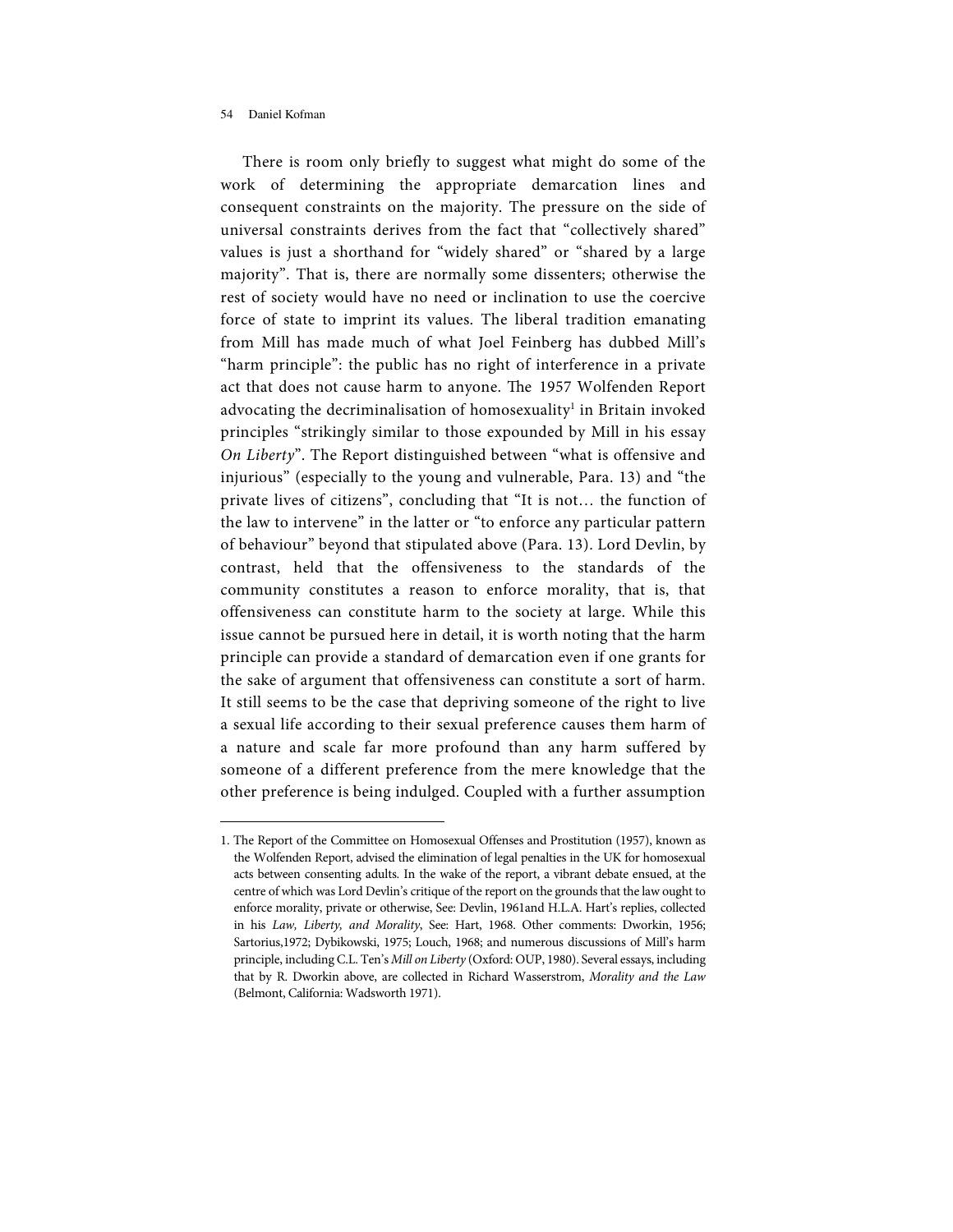which cannot be defended here, that aggregated harms of a significantly lower sort cannot outweigh any amount of harm of significantly higher sort, or significantly higher in a relevant way, then offensiveness cannot override harm of greater sort. This standard may not be entirely satisfactory from the standpoint of one who regards certain behaviour as morally repugnant and further thinks that morally repugnant behaviour should be repressed no matter what. But the standard does, I think, do a surprising amount of work with intuitive appeal, in particular as it allows a certain weight to cultural norms. Consider, for example, the case of the *hejab* traditionally worn by observant Muslim women. The French state, following what it regarded as its secular republican commitments, for some time banned the wearing of the *hejab* in state schools. In Britain, the U.S. and Canada, to name a few countries, no such ban exists and women are free to where the hejab not only in state schools but in official capacities of representing the state. In Iran, by contrast, no woman, even a non-Muslim, is permitted not to wear the hejab. (Contrast this policy with that of the last shah, under whose reign wearing of the chador although not the hejab was prohibited). Thus we have three policies, one which bans the *hejab* from the public sphere, one which permits free choice in all spheres, and one which enforces wearing the hejab in a public sphere construed as encompassing any appearance outside of a private home.<sup>1</sup> From a liberal viewpoint only the second policy can be justified, while the two extremes represented respectively by the French and Iranian states would be unjust. But by the standard suggested previously, perhaps more can be said. It is difficult to view the offensiveness to a secular Frenchmen of seeing a worn veil, even in a state institution, as being more harmful than forcing a girl to act in violation of her deeply held religious convictions. On the other hand, forcing a non-Muslim or secular Muslim woman to wear a *hejab* in public is not necessarily a very great harm, or even one greater than the offensiveness to a devout Muslim of viewing women in public dressed in violation of the prescribed code. At any rate, the weighting is at least debatable, which hardly seems so in the French republican case. On the other hand, if the private space for secular or non-Muslim

l

<sup>1.</sup> In Iran it has also included in various cities at different times gatherings of several people even in private homes.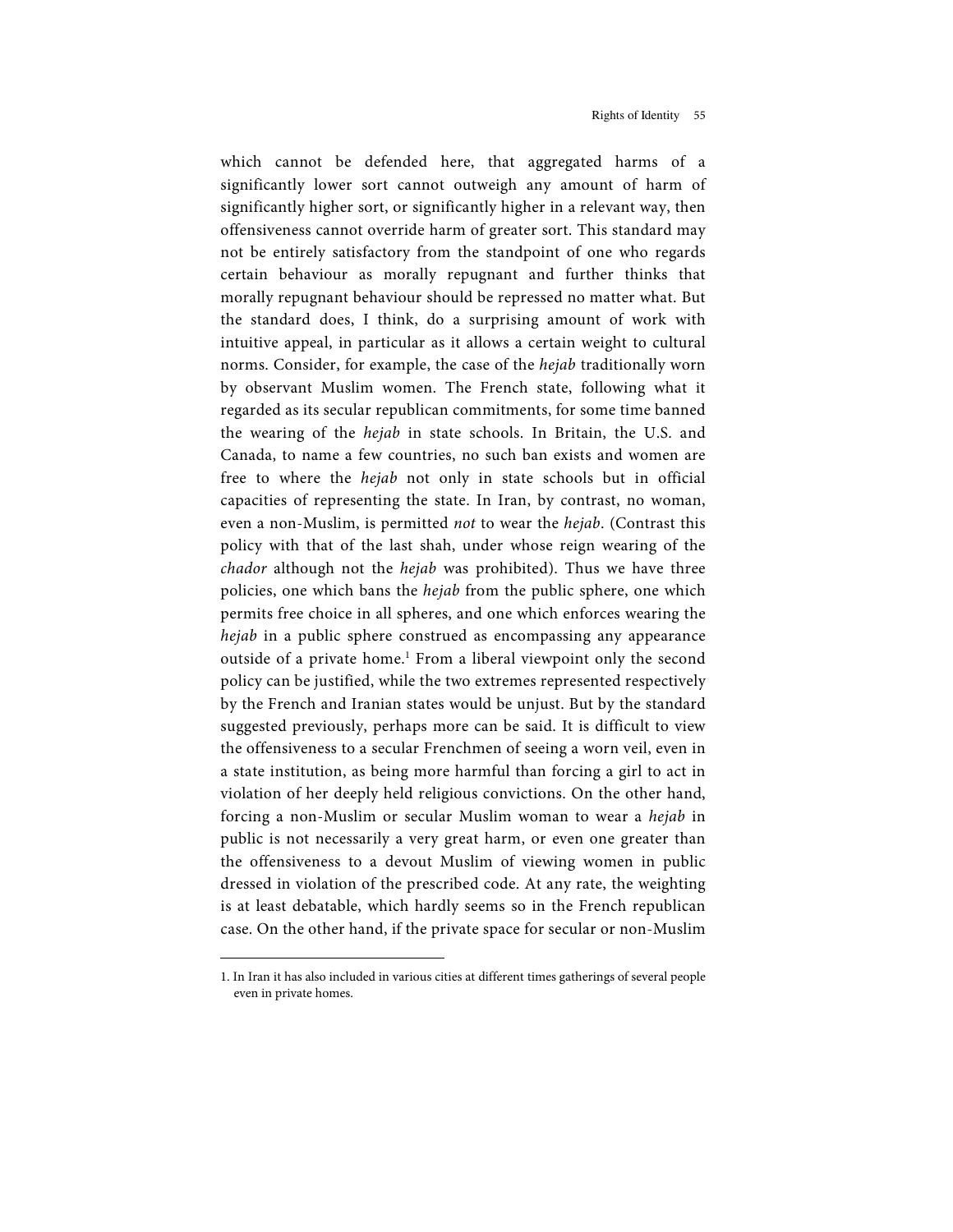women becomes so cramped as to become an oppressive burden, then the weighting would now appear reversed, and the Islamic state would find itself in a morally indefensible position. All of these considerations would hold only with the huge proviso that the conditions discussed previously in this paper obtain, namely that there is sufficient freedom of expression and association, along with minority representation, such that one can really know what the majority standards actually are, as opposed, say, to a group of autocratic men claiming to speak for the entire community.

# **Conclusion**

This paper offers a defense of a conception of identitarian rights which justifies both a right of collective political self-determination for cultures as well as its subordination to and integration with other universal human rights. The identities of ethnic and national groups have particular political significance in the current world because these identities are pervasive and thus match up with the pervasiveness of current state institutions. For this reason one cannot ignore the implications for justice that occurs when a cultural identity group forms the majority in a state and is thus able to consolidate and control its identity with the greatest political means possible.

But this implies as well that there are limitations on what a group with these powers may do. First, it must respect the rights of other identity groups, but furthermore it must not use its political power granted to it under "the right of self-determination" to violate the rights of its individual members. If the justification of selfdetermination is its contribution to the autonomy of its members, respect for the autonomy of its members will always be a constraining factor on the just exercise of self-determination and self-governance. Identity thus forms a crucial component in a right of selfdetermination and at the same time shows how that right must always be constrained by respect for human rights.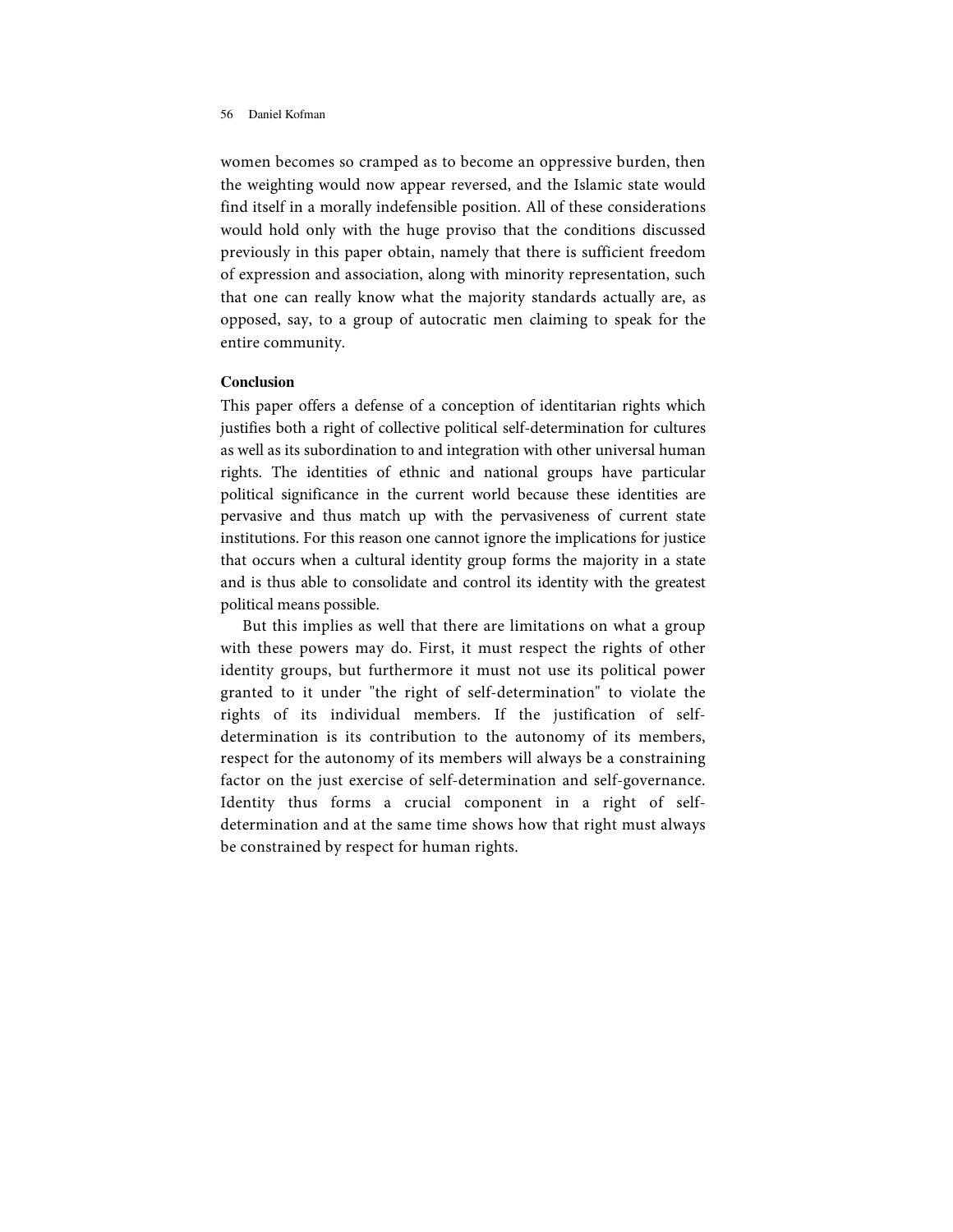# **Bibliography**

- 1. Baldwin,Tom (1984). "MacCullum and the Two Concepts of Freedom", Ratio, No.26, pp. 125-42.
- 2. Barth, F. (ed.) (1969). Ethnic Groups and Boundaries: the Social Organisation of Culture Difference, London: George Allen and Unwin, pp. 9-38.
- 3. Benedict Anderson (1991). Imagined Communities, London: Verso.
- 4. Benn, Stanley (1988). A Theory of Freedom, Cambridge: CUP.
- 5. Berger,Peter & Luckmann,Thomas (1966). The Social Construction of Reality: A Treatise in the Sociology of Knowledge, London: Penguin.
- 6. Billig, Michael (1995). Banal Nationalism, London: Sage.
- 7. Bourdieu, Pierre (1977). Outline of a Theory of Practice, Cambridge: CUP.
- 8. Breuilly, John (1983). Nationalism and the State, Oxford: Basil Blackwell.
- 9. Brownlie, Ian, (1996). Principles of Public International Law, 4th Edition, Oxford: Clarendon Press, p. 287.
- 10. Bruce Hall, Rodney (1999). National Collective Identity: Social Constructs and International Systems. New York: Columbia University Press.
- 11. Carrithers, Michael (1992). Why Humans Have Cultures: Explaining Anthropology and Social Diversity, Oxford: OUP.
- 12. Charles Taylor (1985). "What's Wrong With Negative Liberty", Philosophy and the Human Sciences: Philosophical Papers 2, Cambridge: CUP, pp. 211-229.
- 13. Cohen, Anthony (1985). The Symbolic Construction of Community, London and New York: Routledge. pp. 28.
- 14. Craig Calhoun (1997). Nationalism, Buckingham: Open University Press.
- 15. Demers, Fanny S. and Michel Demers (1995). European Union: A Viable Model For Quebec-Canada?, Ottawa: Centre For Trade Policy and Law.
- 16. Deutsch, Karl (1966). Nationalism and Social Communication: An Inquiry into the Foundations of Nationality, Cambridge MA and London: MIT Press.
- 17. Devlin, Patrick (1961). The Enforcement of Morals, Oxford: OUP.
- 18. Dixon, Martin. (1996). Textbook on International Law, London: Blackstone Press, p. 137.
- 19. Dworkin, Ronald (1956). "Lord Devlin and the Enforcement of Morals", Yale Law Journal, Vol.75.
- 20. Dworkin, Gerald (1988). The Theory and Practice of Autonomy, Cambridge: CUP.
- 21. Dybikow ski, J.C. (1975). "Lord Devlin's Morality and its Enforcement", Proceedings of the Aristotelian Society, Vol.75, No.1, pp. 89-110.
- 22. Eley, Geoff, Ronald Grigor Suny (ed) (1996). Becoming National: A Reader, New York and Oxford: OUP, p. 19.
- 23. Erikson, Erik (1959). Identity and the Life Cycle: Selected Papers, New York: International Universities Press, pp. 48-50.
- 24. Giddens, Anthony (1985). The Nation-State and Violence, Cambridge: Polity Press, p. 120.
- 25. Hart, H.L.A. (1968). Law, Liberty, and Morality, Oxford: OUP.
- 26. Hroch, Miroslav (1996). "From National Movement to the Fully-Formed Nation: The Nation-Building Process in Europe", Ed: by Eley and Suny, p. 63.
- 27. Jackson, R. (1990). Quasi-States: Sovereignty, International Relations and the Third World, Cambridge: CUP.